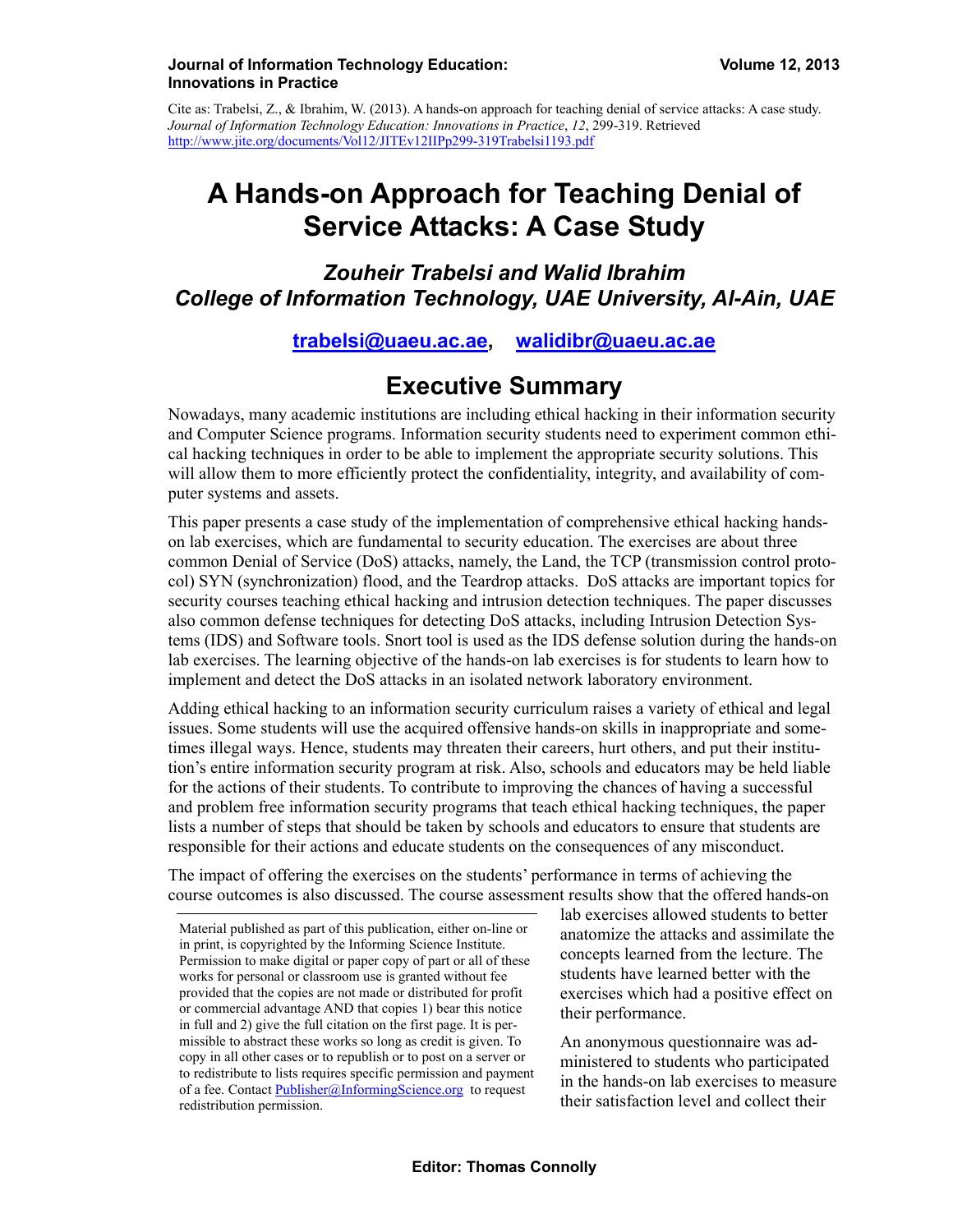feedback regarding the discussed hands-on lab exercises. The results of the questionnaire showed that more than 85% of the students who answered the questionnaire believed the exercises to be useful and helped them better understand the underlying theoretical concepts associated with DoS attacks.

**Keywords**: Information security curriculum, DoS attacks, Hands-on lab exercises, Ethical hacking, Schools and educators liability.

# **Introduction**

Defensive techniques with hands-on lab exercises are popular inclusions in security education. However, there is growing interest in offensive techniques which were originally developed by hackers (Bishop, 1997; Brutus, Shubina, & Locasto, 2010; Hill, Carver, Humphries, & Pooch, 2001; Ledin, 2011; Mullins et al., 2002; Trabelsi, 2011; Yuan & Zhong, 2008). In fact, ethical hacking techniques are central for better understanding the ways in which security systems fail. Teaching ethical hacking techniques is becoming a necessary component of computer security curriculum as it yields better security professionals than other curriculums teaching defensive techniques alone (Arce & McGraw, 2004; Arnett & Schmidt, 2005; Dornseif, Gärtner, Holz, & Mink, 2005; Frincke, 2003; Mink & Freiling, 2006; Vigna, 2003). Many academics and industry practitioners feel that the best way to prepare system defenses is to understand the attacks that the systems will face (Arce & McGraw, 2004). Students with ethical hacking skills will understand how attacks are designed and launched and will be better prepared to work as security administrators. This will provide them with better job opportunities than students without attacking skills (Logan & Clarkson, 2005).

Nowadays, there is a noticeable need for computer security textbooks and technical papers that describe the implementation of hands-on lab exercises about ethical hacking techniques. To contribute to satisfy the aforementioned need, this paper proposes comprehensive ethical hacking hands-on lab exercises that are essential to security education. The exercises describe in detail how to practically implement three common DoS attacks. Although, there are many ready-to-use DoS attack tools available in the market, most of them do not have an educational component. In contrast, the exercises described in this paper have an educational purpose since their main objective is to teach students how to build their own DoS attack traffic. The exercises allow students to better anatomize the DoS attacks in an isolated network laboratory environment. The proposed exercises can be offered to students during security courses mainly on ethical hacking techniques and intrusion detection, and are designed to accompany and compliment any existing academic press text. The exercises have been integrated in our intrusion detection and response course (SEC455) offered to our senior information security students. The aim of the lab exercises is to provide the students with the required hands-on experience to improve their comprehension of the different DoS attacks.

The paper is organized as follows. The next section describes the implementation of the hands-on lab exercises. The third section discusses the available common defense solutions for detecting the DoS attacks. The fourth section discusses some ethical concerns emerged when teaching ethical hacking techniques and lists steps that should be taken by schools and educators to improve the chances of having a successful and problem free information security program. In the fifth section, the paper evaluates the impact of the proposed lab exercises on student satisfaction and the achievement of the learning outcomes of an information security senior level course. Finally, the sixth section concludes the paper.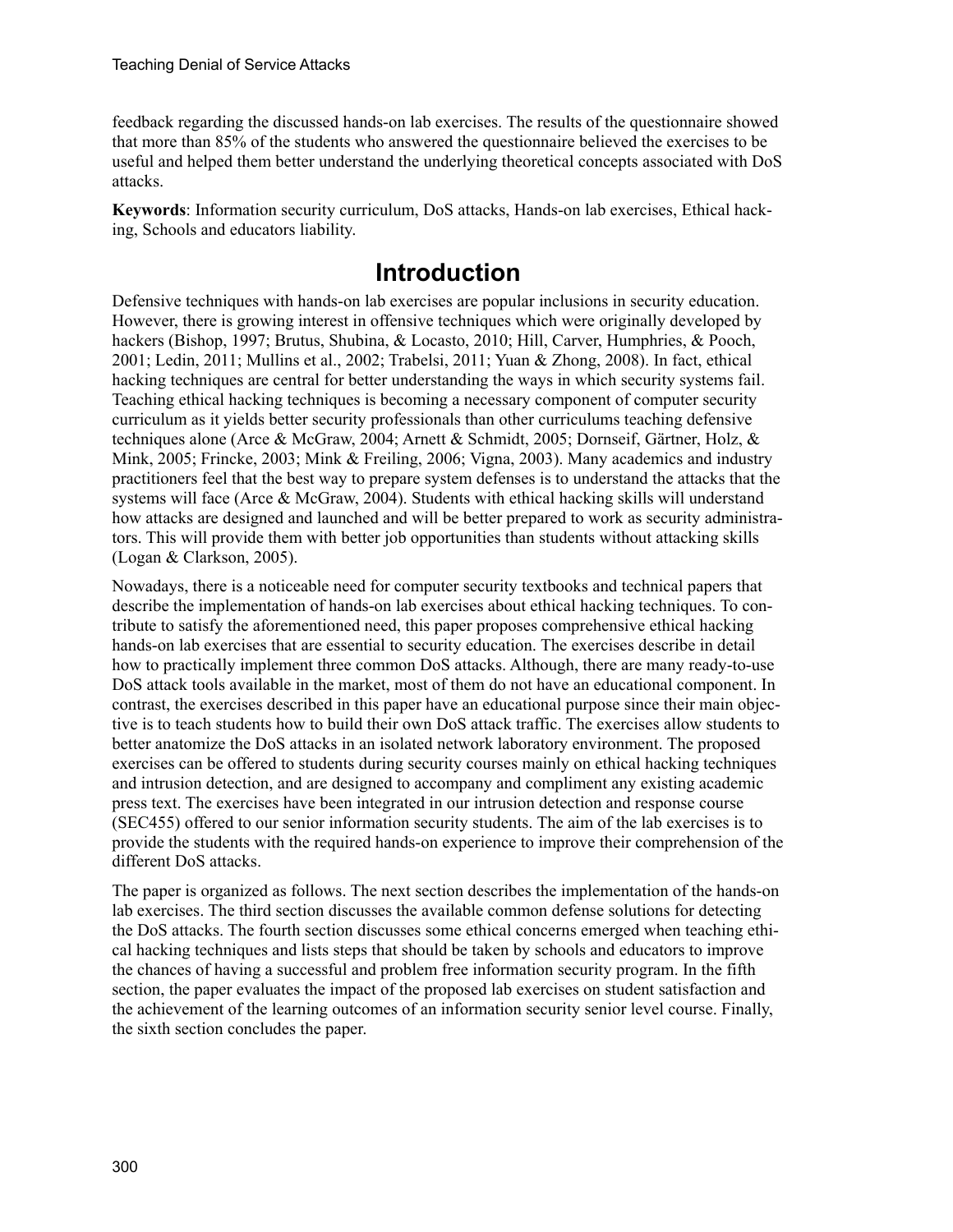# **Ethical Hacking Hands-on Lab Exercises**

The next three sub-sections describe three common DoS attacks, namely, the Land, the TCP SYN flood, and the Teardrop attacks. For each DoS attack, the corresponding hands-on lab exercise implementation is described. The learning objective of the lab exercises is for students to learn how to implement and detect the DoS attacks in isolated network laboratory environment.

The implementation of the hands-on lab exercises requires heavy involvement of the students. At the beginning of each hands-on lab exercise the instructor briefly summarizes the theoretical concepts related to the DoS attacks which have been already taught in the lecture. Then, the instructor provides the students with the required network architecture setting, the necessary tools to generate and sniff the DoS attack traffic, the network devices (switch and/or routers), and the Intrusion Detection System (IDS) tool to be used to detect the generated DoS attacks.

During the hands-on lab exercises, students work in small groups (three or four students in each group) and are asked to perform mainly the following tasks within one hour:

- 1. Set up the required network architecture
- 2. Generate the DoS attacks using packet builder tools
- 3. Sniff the generated DoS attack traffic using sniffer tools
- 4. Configure the IDS tool to detect the generated DoS attacks
- 5. Each group, submit a report including mainly:
	- a. Screen shots for the generated DoS attack traffic where they show the contents of the packet's fields corresponding to the DoS attacks
	- b. Screen shots for the event logs generated by the IDS tool.

### *Land Attack*

Land attack occurs when an attacker sends spoofed TCP SYN packets (connection initiation) with a target host's IP address and an open port as both source and destination. The target host responds by sending the SYN-ACK packet to itself creating an empty connection that lasts until the idle timeout value is reached. Flooding a system with empty connection requests will overwhelm it and cause it to deny the services that it offers (Figure 1).



**Figure 1:** *The Land attack*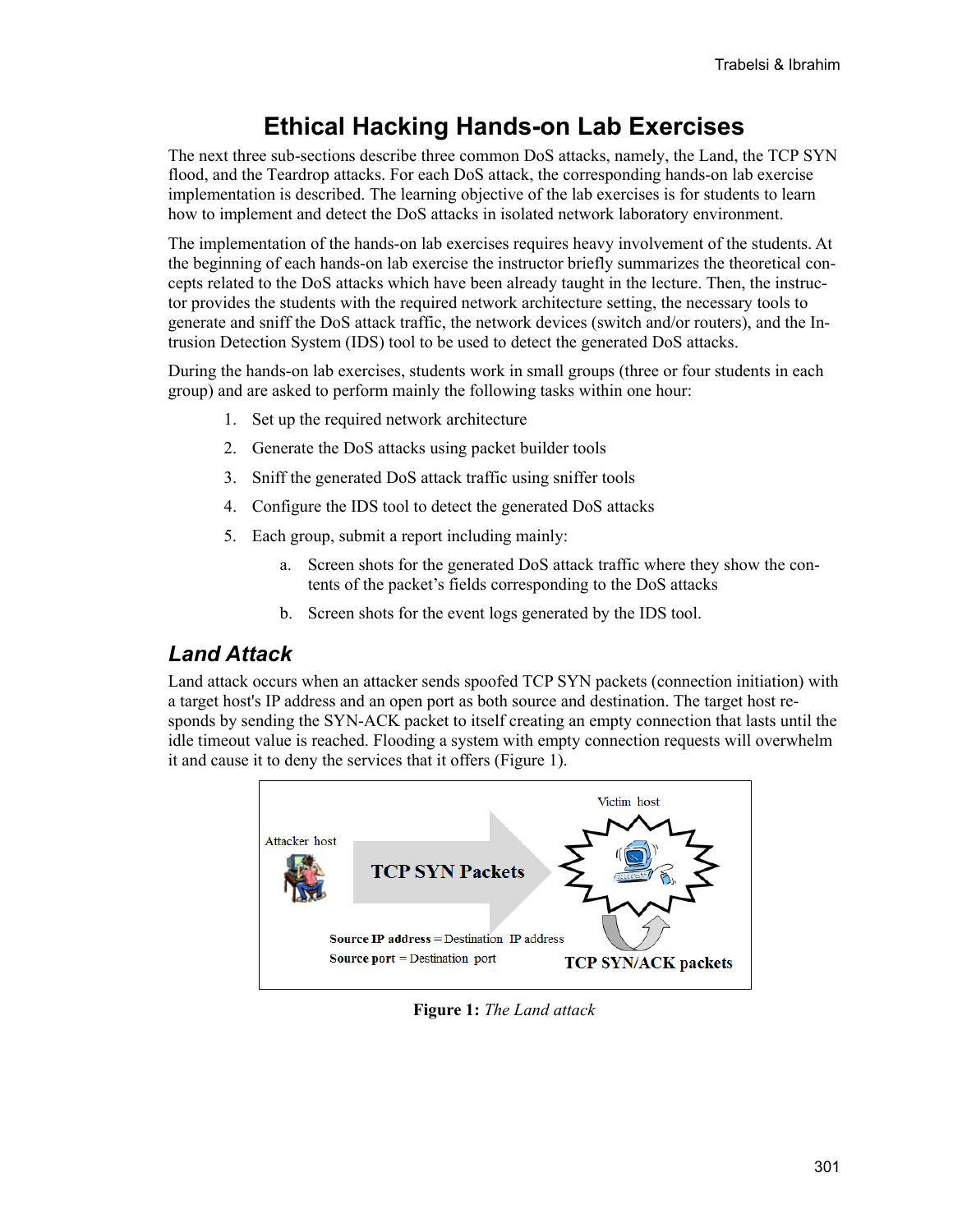### **Hands-on lab exercise on Land attack**

The learning objective of this hands-on lab exercise is for students to learn how to perform Land attack using an IP packet builder tool. A simple LAN network is used in this exercise. That is, three hosts are connected to a switch and each host is assigned a static IP address, as shown in Figure 2. We assume that host "A" is the attack host, and host "B" is the victim host. Host "C" is connected on a monitoring port of the switch (known as SPAN port) to monitor the network traffic exchanged between hosts "A" and "B" using CommView sniffer (CommView Network Monitor, 2013), as a packet analyzer tool. Also, host "C" uses Snort (Snort, 2011), as an IDS software tool, to detect attack traffic.

The lab exercise consists of the following three steps:

- Step 1: Configure a SPAN port on the switch
- *Step 2*: Generate Land attack traffic using an IP packet builder tool
- *Step 3*: Sniff Land attack traffic



**Figure 2:** *Network architecture*

#### **Step 1: Configure a SPAN port on the switch**

Since each switch manufacturer defines its specific set of steps and commands to configure a SPAN port, in this paper Cisco Catalyst 4500 Series Switch (Cisco, 2013) is used as an example. In Windows XP environment, to configure a SPAN port on a Cisco switch, simply perform the following steps:

- Connect a host to the console port on the switch.
- Start a Terminal Application program (For example: HyperTerminal) in the host.
- Run the following commands to configure a SPAN port and save the configuration:

*Switch> enable //enter the enable command to access privileged EXEC mode Switch# configure terminal* 

*Switch(config)# monitor session 1 source interface fastethernet 0/2 both Switch(config)# monitor session 1 source interface fastethernet 0/4 both Switch(config)# monitor session 1 destination interface fastethernet 0/6 Switch(config)#exit* 

*Switch#copy running-config startup-config* 

The above commands configure the Cisco switch to:

- 1. Monitor all the traffic from the following two sources:
- *Host "A" [Fastethernet 0/2] [Both]: Incoming & Outgoing Traffic*
- *Host "B" [Fastethernet 0/4] [Both]: Incoming & Outgoing Traffic*
- *2.* Deliver a copy of them to one destination: *Host "C" [Fastethernet 0/6]*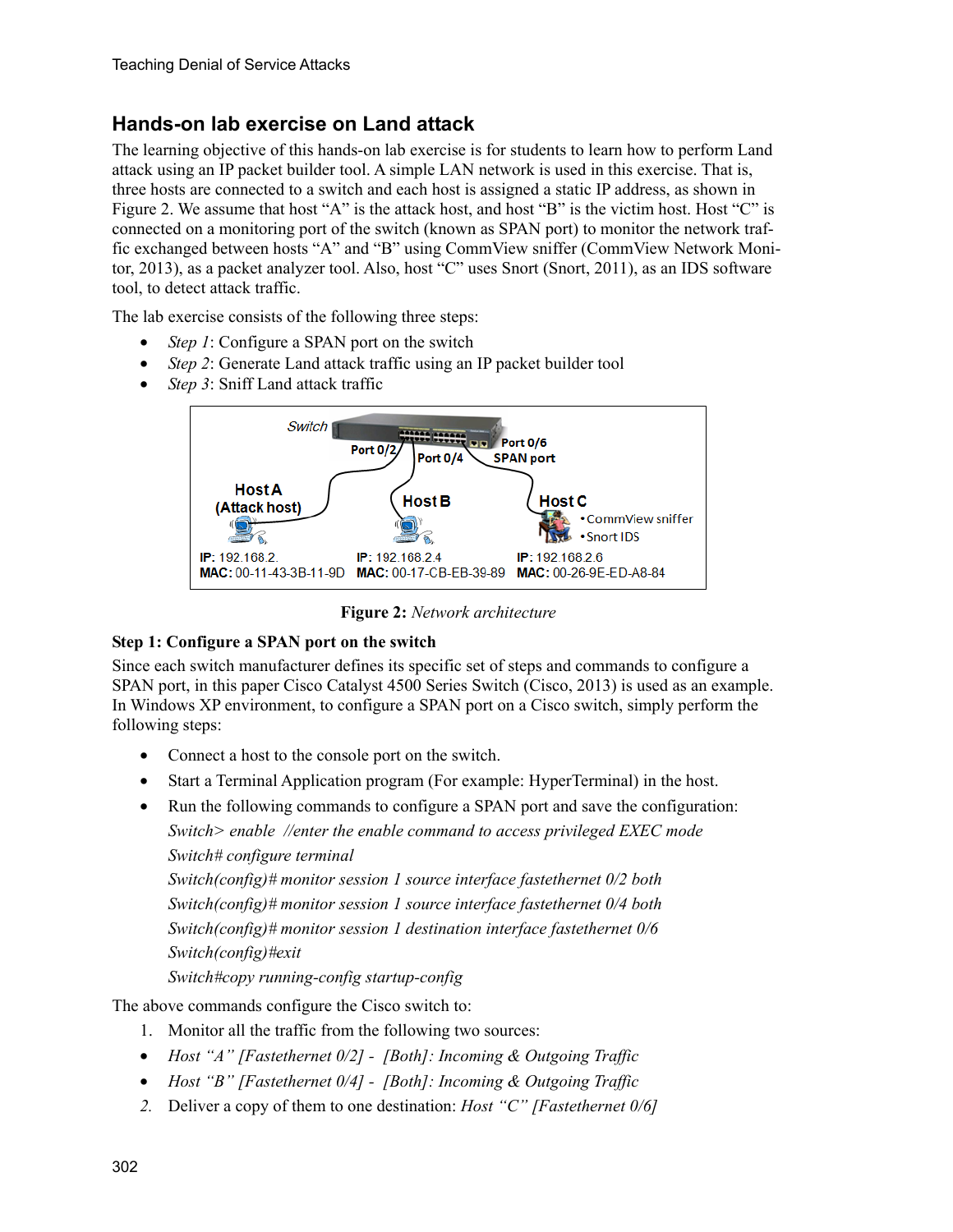#### **Step 2: Generate Land attack traffic using an IP packet builder tool**

Land attack traffic is built from spoofed TCP SYN packets with the target host's IP address and the open TCP port as both source and destination. Figure 3 shows example values of the main fields of a Land attack packet.



**Figure 3:** *An example of a Land attack packet*

A packet generator tool can be used to customarily build the Land attack traffic packets. This can be done by using an online command tool, such as *FrameIP Packet Generator* (FrameIP Packet Generator, 2013), or a more friendly and easy to use GUI tool, such as *Engage Packet Builder* (Engage Packet Builder, 2013) or *CommView Visual Packet builder* (CommView Network Monitor, 2013). For instance, from the attack host "A" and using CommView Visual Packet Builder, Figure 4 shows a spoofed TCP SYN packet used to generate Land attack traffic. The packet has the source IP address equals to the destination IP address (Host B's IP: 192.168.2.4), and the source port equals to the destination port 80. The destination MAC address is set to the MAC address of the target Host "B".

| $\Box$<br>Visual Packet Builder<br>$\sim$                                                                                                | $\overline{\mathbf{x}}$ |
|------------------------------------------------------------------------------------------------------------------------------------------|-------------------------|
| File                                                                                                                                     |                         |
| Packet Type:<br><b>TCP</b>                                                                                                               |                         |
| Ethernet II [00:23:18:50:E9:8A - B0:C6:9A:33:39:89]                                                                                      | ×.<br>۸                 |
| IP [192.168.2.4 - 192.168.2.4]                                                                                                           | $\hat{\mathbf{x}}$      |
| Hdr. Length (x4 bytes)<br>Version<br>$\div$<br>4:IP<br>5                                                                                 |                         |
| Source Address (IP)<br><b>Destination Address (IP)</b><br><b>Total Length</b><br>Identification                                          |                         |
| $\frac{\mathbb{A}}{\mathbb{Y}}$<br>$\frac{\blacktriangle}{\blacktriangledown}$<br>52<br>192.168.2.4<br>192.168.2.4<br>0x0F4A<br>HER<br>г | Ξ                       |
| <b>Differentiated Services</b>                                                                                                           |                         |
| <b>Code Point</b>                                                                                                                        |                         |
| <b>ECN-ECT</b><br>$\Box$ ECN-CE<br>0 : Default (DE)<br>$\overline{\phantom{a}}$                                                          |                         |
|                                                                                                                                          |                         |
| Fragmentation                                                                                                                            |                         |
| DF<br><b>MF</b><br>Offset (x8 bytes)                                                                                                     |                         |
| $\frac{1}{x}$<br>$\mathbf 0$<br>1 : Don't Fragment<br>0 : Last Fragment<br>▼<br>۰                                                        |                         |
| Checksum<br><b>TTL</b><br>Protocol                                                                                                       |                         |
| $\frac{1}{\tau}$<br>$\frac{\Delta}{\Psi}$<br>0x06:TCP<br>128<br>0x6621                                                                   |                         |
| TCP [80 - 80]                                                                                                                            | 숫                       |
| <b>Src Port</b><br><b>Dest Port</b><br>Ack<br>Seq                                                                                        |                         |
| ÷<br>$\div$<br>$\div$<br>÷<br>0xFAF73B8E<br>80<br>80<br>0x00000000                                                                       |                         |
| Flags                                                                                                                                    |                         |
|                                                                                                                                          |                         |
| $\Box$ Fin<br>$\Box$ Rst<br>$\Box$ Urg<br>$\sqrt{2}$ Syn<br>$\Box Psh$<br>$\Box$ Ack                                                     |                         |
| OK<br>Cancel                                                                                                                             |                         |

**Figure 4:** *Spoofed TCP SYN packet for generating Land attack traffic*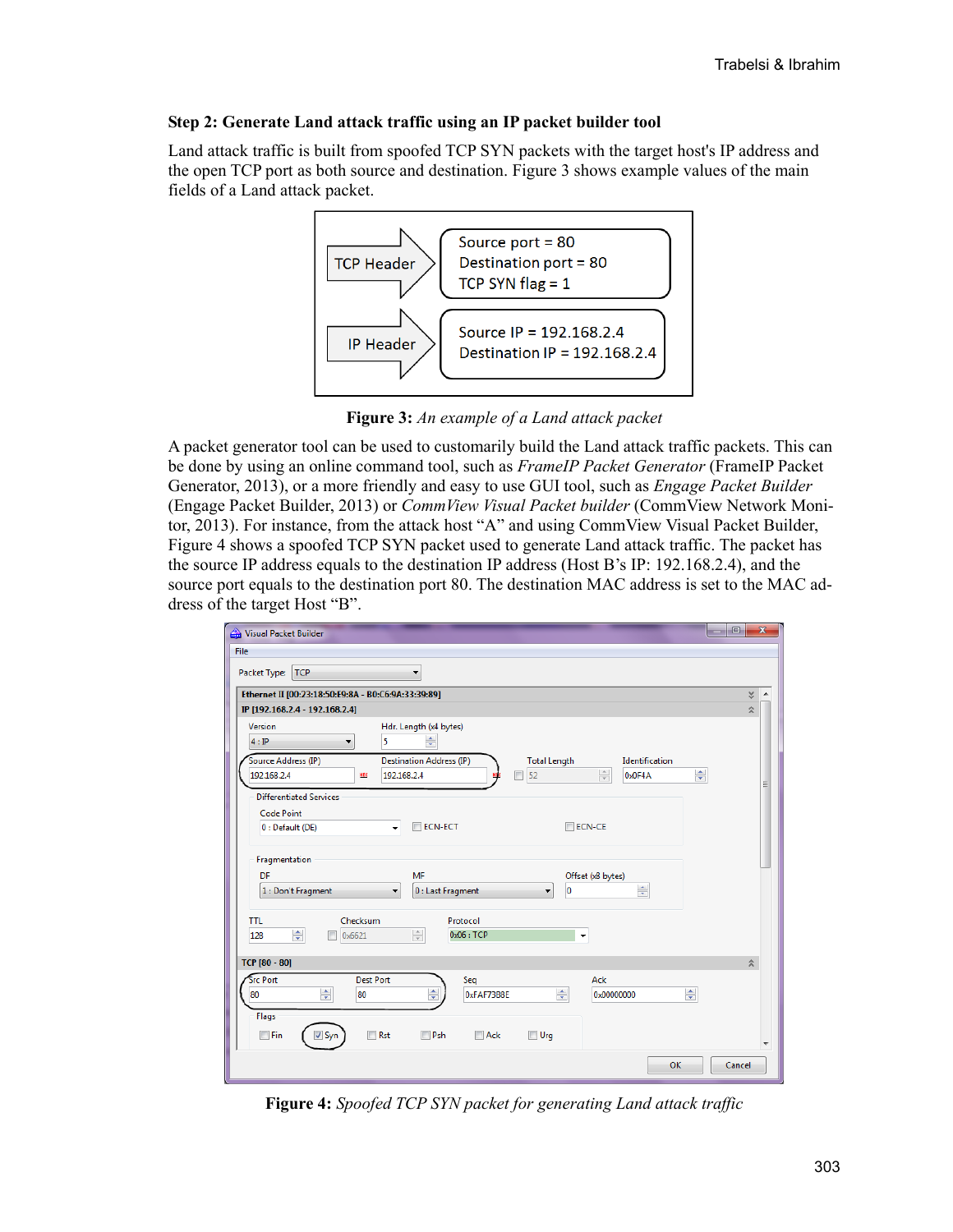#### **Step 3: Sniff Land attack traffic**

The aim of this step is to verify that the intended traffic has been generated adequately. Host "C" uses CommView sniffer to capture the exchanged traffic between hosts A and B. Figure 5 is a screenshot showing the captured Land attack traffic generated in Step 1. It shows clearly that the victim host B (192.168.2.4) has been flooded with Land attack packets.



**Figure 5:** *Land attack traffic captured by CommView sniffer*

## *TCP SYN Flood Attack*

A TCP SYN flood attack occurs when a host becomes so overwhelmed by TCP SYN packets initiating incomplete connection requests such that the host can no longer process any new legitimate connection requests. When a client system attempts to establish a TCP connection to a server, the client and server exchange a sequence of messages and the process is known as the three-way handshake. The client system begins by sending a SYN message to the server. The server acknowledges the SYN message by sending a SYN-ACK message to the client. The client then finishes the establishing of the connection by responding with an ACK message. The connection between the client and the server is then opened, and the service-specific data can be exchanged between the client and the server.

The potential of abuse arises at the point when the server system sends the SYN-ACK message back to the client and before it receives the final ACK message. This situation is referred to as a half-opened connection. The server usually keeps in its memory a data structure that describes all the pending connections. Since this data structure has a finite size, it can be easily overflowed by intentionally creating too many partially-opened connections (Figure 6). Creating half-opened connection is easily accomplished with IP spoofing. The attacker's host sends SYN messages to the victim's server. The messages appear to be legitimate to the server; however, the source address is spoofed to a host that is not connected to the network. This means that the victim server will never receive the final ACK message. Since the source address is spoofed, there is no way to determine the identity of the true attacker when the packet arrives at the victim system.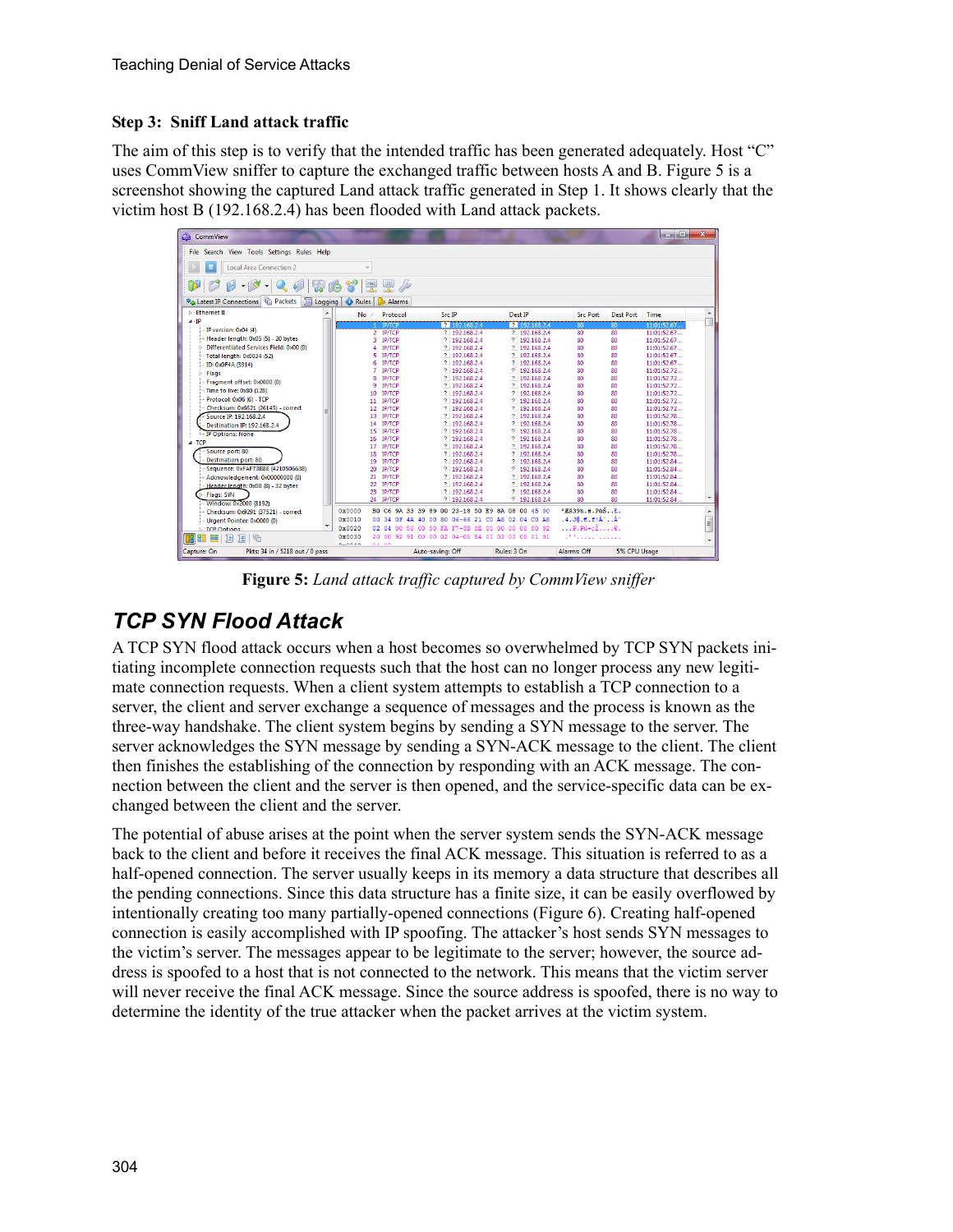

**Figure 6:** *The TCP SYN flood attack*

### **Hands-on lab exercise on TCP SYN flood attack**

The learning objective of this hands-on lab exercise is for students to learn how to perform TCP SYN flood attack using an IP packet builder tool. The exercise uses the same network architecture described in the previous exercise, and consists of the following steps:

- Step 1: Generate TCP SYN flood attack traffic.
- Step 2: Sniff TCP SYN flood attack traffic.

#### **Step 1: Generate TCP SYN flood attack traffic**

Since Host "B" (192.168.2.4) is the victim host, the TCP and IP headers of TCP SYN flood attack packets should be set to the values shown in Figure 7. That is, the source IP address should be set to a spoofed or random IP address, and the destination port should be set to a number of an open TCP port in the victim host.



**Figure 7:** *An example of a TCP SYN flood attack packet*

The attacker at host "A" can use any port scanner tool to identify the list of open TCP ports at the victim host. Then, the attacker can select one open TCP port number and use it as the destination port number in the TCP SYN flood attack packets. For example, Figure 8 is a screenshot showing the result of a TCP port scanning of the target host "B", using Advanced Port Scanner tool (Radmin Advanced Port Scanner, 2013): There are 8 open TCP ports on host "B".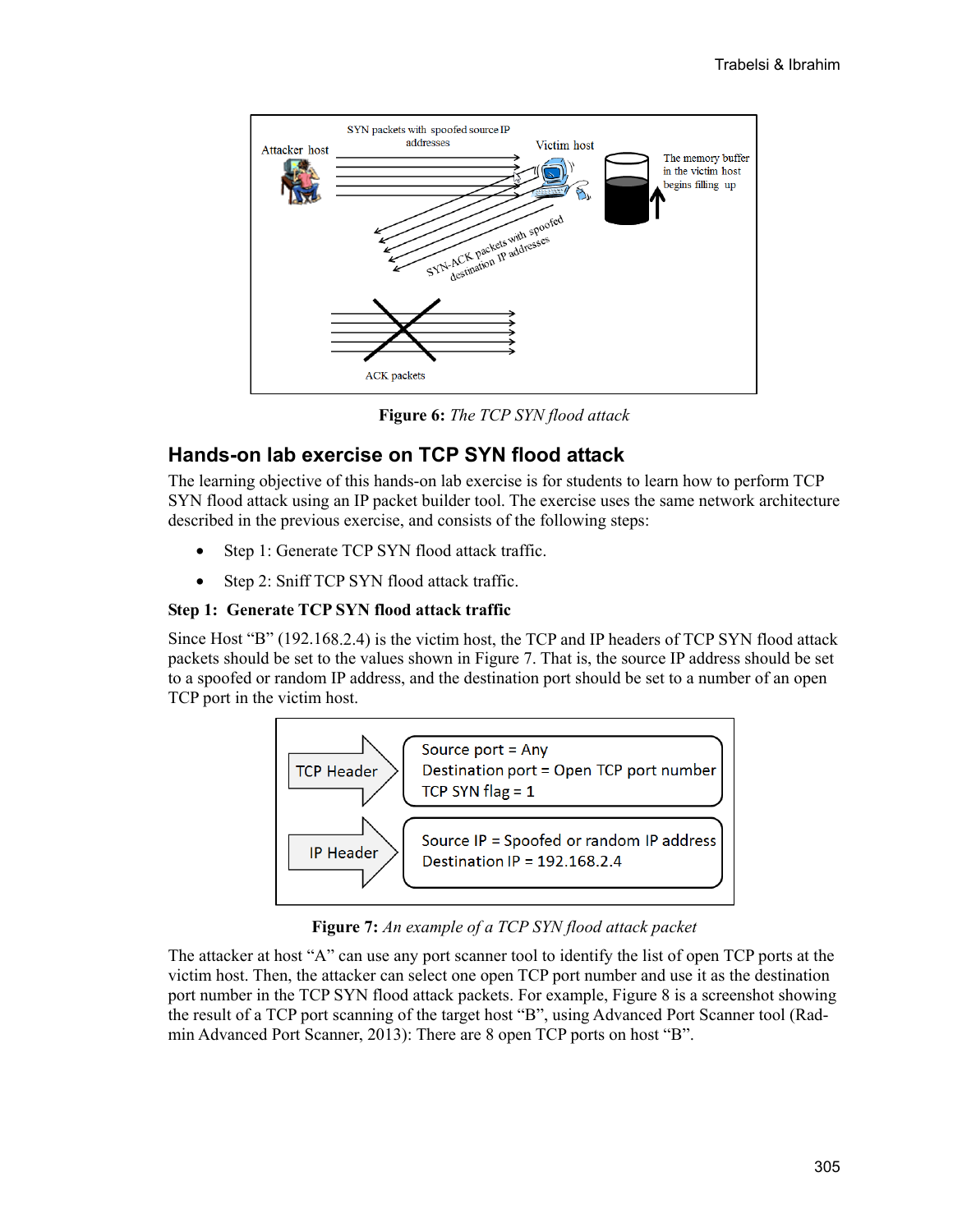

**Figure 8:** *Port scanning result using Advanced Port Scanner tool*

To generate TCP SYN flood attack packets, the attacker has to use an IP packet builder tool that allows the insertion of random IP addresses in the source IP field and the generation of high packet rates. However, only few packet builder tools support this feature. For example, FrameIP Packet Generator tool has the ability to generate packets with random IP addresses and/or ports numbers and offers high packet rate. Figure 9 is a screenshot showing the results of executing FrameIP tool. That is, the target host with IP address 192.168.2.4 is flooded with TCP SYN packets. Each generated TCP SYN packet has a random fake source port number and a random fake source IP address.

| <b>EX C:\WINDOWS\system32\cmd.exe</b> |  |                                                                                                                                             |  |
|---------------------------------------|--|---------------------------------------------------------------------------------------------------------------------------------------------|--|
|                                       |  | The frame was sent from $12.49.53.66$ to $192.168.2.4$ with 69 Bytes                                                                        |  |
|                                       |  | The frame was sent from 10.65.118.120 to 192.168.2.4 with 69 Bytes                                                                          |  |
|                                       |  | The frame was sent from 231.60.162.50 to 192.168.2.4 with 69 Bytes                                                                          |  |
|                                       |  | The frame was sent from 255.172.61.114 to 192.168.2.4 with 69 Bytes                                                                         |  |
|                                       |  | The frame was sent from 154.206.74.3 to 192.168.2.4 with 69 Bytes                                                                           |  |
|                                       |  | The frame was sent from 152.123.225.174 to 192.168.2.4 with 69 Bytes<br>The frame was sent from 146.41.210.123 to 192.168.2.4 with 69 Bytes |  |
|                                       |  |                                                                                                                                             |  |
|                                       |  | The frame was sent from 211.82.161.4 to 192.168.2.4 with 69 Bytes                                                                           |  |
|                                       |  | The frame was sent from 57.34.126.149 to 192.168.2.4 with 69 Bytes                                                                          |  |
|                                       |  | The frame was sent from 15.134.50.41 to 192.168.2.4 with 69 Bytes                                                                           |  |
|                                       |  | The frame was sent from 185.99.218.5 to 192.168.2.4 with 69 Bytes                                                                           |  |
|                                       |  | The frame was sent from 187.132.19.87 to 192.168.2.4 with 69 Bytes                                                                          |  |
|                                       |  | The frame was sent from 117.117.41.99 to 192.168.2.4 with 69 Bytes<br>The frame was sent from 209.235.187.31 to 192.168.2.4 with 69 Bytes   |  |
|                                       |  |                                                                                                                                             |  |
|                                       |  | The frame was sent from 103.56.124.122 to 192.168.2.4 with 69 Bytes                                                                         |  |
|                                       |  | The frame was sent from 140.238.252.225 to 192.168.2.4 with 69 Bytes                                                                        |  |
|                                       |  | The frame was sent from 159.201.119.92 to 192.168.2.4 with 69 Bytes                                                                         |  |
|                                       |  | The frame was sent from 12.211.246.86 to 192.168.2.4 with 69 Bytes                                                                          |  |
|                                       |  | The frame was sent from 159.16.52.86 to 192.168.2.4 with 69 Bytes^C                                                                         |  |
|                                       |  | D:\Documents and Settings\Administrator\Desktop\Tools\FrameIP>                                                                              |  |

**Figure 9:** *TCP SYN flood traffic generated by FrameIP tool*

#### **Step 2: Sniff TCP SYN flood attack traffic**

At Host "C", a sniffer can be used to capture the generated traffic. The aim of this step is to analyze and verify that the intended traffic has been generated adequately. For example, using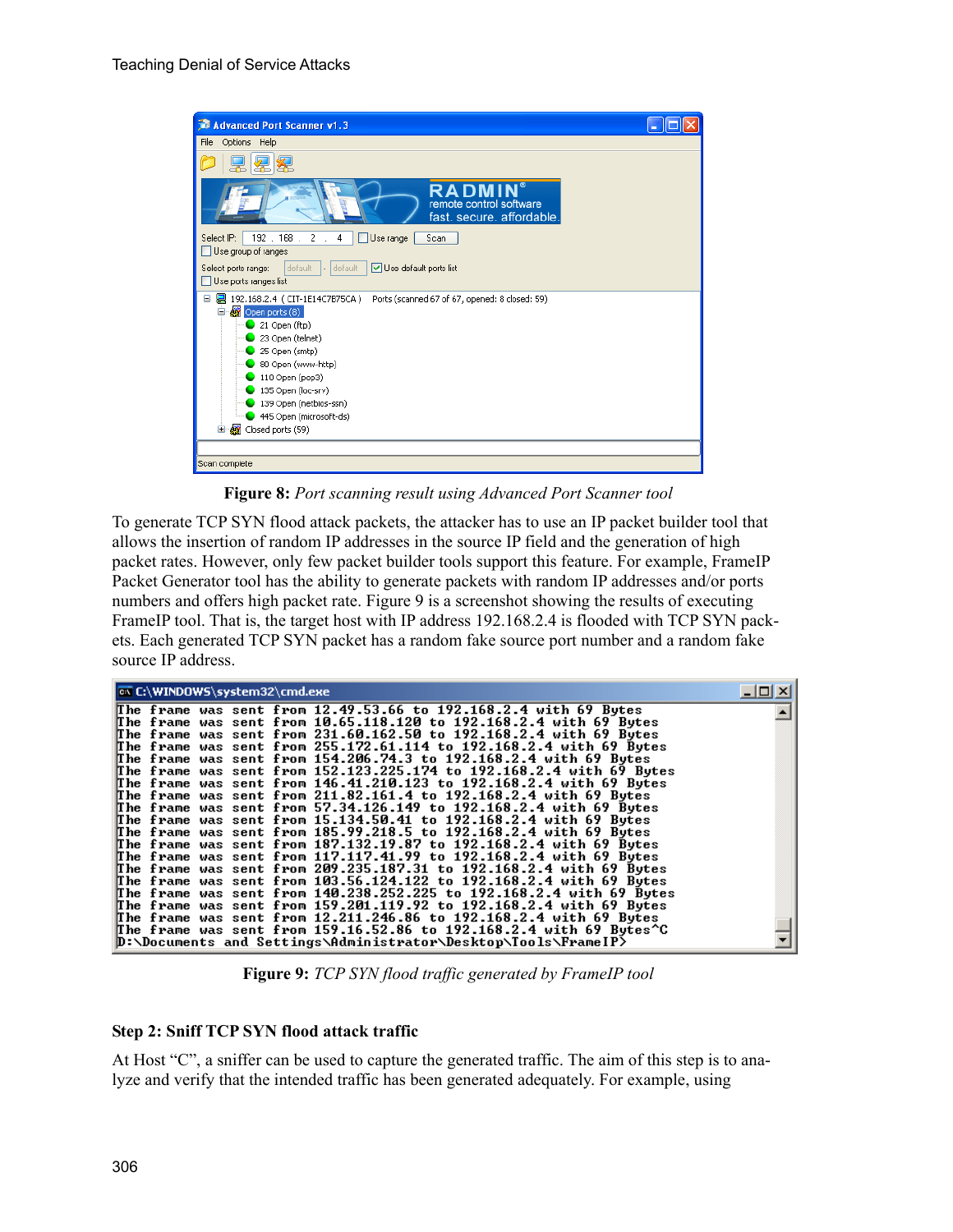CommView Sniffer, Figure 10 shows that the victim Host "B" (192.168.2.4) is under TCP SYN flood attack, and the target TCP port is 80.

| CommView                                                            |                                                                                | æ.<br>$\mathbf{x}$<br>- - |  |  |  |  |  |
|---------------------------------------------------------------------|--------------------------------------------------------------------------------|---------------------------|--|--|--|--|--|
|                                                                     | File Search View Tools Settings Rules Help                                     |                           |  |  |  |  |  |
| Realtek PCIe GBE Family Controller                                  |                                                                                |                           |  |  |  |  |  |
| $-10$<br>Þ<br>P                                                     | $rac{MAC}{dE}$                                                                 |                           |  |  |  |  |  |
| <sup>n</sup> Packets<br><b>D</b> <sup>4</sup> Latest IP Connections | Logging<br>Rules<br>Alarms<br>⊕                                                |                           |  |  |  |  |  |
| ID: 0x8402 (33794)<br>▲                                             | No Prot $\tau$<br><b>Src IP</b><br>Dest IP                                     | Src Port Dest Port        |  |  |  |  |  |
| $\triangleright$ Flags                                              | ■ 97.91.49.17<br>2 192.168.2.4<br><b>ІР/ТСР</b><br>1                           | 9815<br>80                |  |  |  |  |  |
| Fragment offset: 0x0000 (0)                                         | $\equiv 157.237.242.118$<br>? 192.168.2.4<br><b>IP/TCP</b><br>2                | 50553<br>80               |  |  |  |  |  |
| $-$ Time to live: $0x7F(127)$                                       | ? 37.158.154.156<br>? 192.168.2.4<br><b>IP/TCP</b><br>3.                       | 58484<br>80               |  |  |  |  |  |
| Protocol: 0x06 (6) - TCP                                            | $\overline{\mathbb{R}}$ 201.115.160.142<br>? 192.168.2.4<br><b>IP/TCP</b><br>4 | 80<br>57379               |  |  |  |  |  |
| Checksum: 0x62A6 (25254) - corr                                     | ■■ 62.199.157.126<br><b>IP/TCP</b><br>? 192,168,2.4                            | 63033<br>80               |  |  |  |  |  |
| Source IP: 97.91.49.17                                              | ■ 129.86.159.93<br>? 192,168,2.4<br><b>ІР/ТСР</b><br>6                         | 64857<br>80               |  |  |  |  |  |
| Destination IP: 192.168.2.4                                         | <b>IP/TCP</b><br>83.50.29.121<br>? 192.168.2.4<br>7                            | 52302<br>80               |  |  |  |  |  |
| IP Options: None                                                    | <b>ІР/ТСР</b><br>$\equiv 41.177.129.11$<br>? 192.168.2.4<br>8                  | 62725<br>80               |  |  |  |  |  |
| - TCP                                                               | <b>ІР/ТСР</b><br>? 46.230.225.121<br>? 192,168,2.4<br>9                        | 3443<br>80                |  |  |  |  |  |
|                                                                     | <b>IP/TCP</b><br>? 191.112.166.212<br>? 192,168,2.4<br>10                      | 63756<br>80               |  |  |  |  |  |
| -Source port: 9815                                                  | <b>ІР/ТСР</b><br>■ 28.218.49.232<br>? 192.168.2.4<br>11                        | 13664<br>80               |  |  |  |  |  |
| Destination port: 80                                                | <b>ІР/ТСР</b><br>$\bullet$ 60.87.127.143<br>? 192.168.2.4<br>12                | 60781<br>80               |  |  |  |  |  |
| $-$ Sequence: 0x0F128B02 (2528734 $\equiv$                          | 13 IP/TCP<br>48.159.74.14<br>? 192,168,2.4                                     | 29052<br>80               |  |  |  |  |  |
| --- Acknowledgement: 0x00000000                                     | ? 50.172.60.1<br>? 192,168,2.4<br>14 IP/TCP                                    | 61201<br>80               |  |  |  |  |  |
| Header length: 0x05 (5) - 20 byte                                   | 15 IP/TCP<br>■ 184.88.14.91<br>? 192.168.2.4                                   | 15662<br>80               |  |  |  |  |  |
| > Flags: SYN                                                        | 16 IP/TCP<br>? 1.24.219.97<br>? 192.168.2.4                                    | 16161<br>80               |  |  |  |  |  |
| - Window: 0x0000 (0)                                                | <b>ІР/ТСР</b><br>200.8.143.150<br>? 192.168.2.4<br>17                          | 65100<br>80               |  |  |  |  |  |
| Checksum: 0x3D72 (15730) - corr                                     | ■ 88.142.235.7<br><b>IP/TCP</b><br>? 192,168,2,4<br>18                         | 22886<br>80               |  |  |  |  |  |
| -- Urgent Pointer: 0x0000 (0)                                       | ■ 152.61.102.145<br>19 IP/TCP<br>? 192,168,2.4                                 | 56860<br>80               |  |  |  |  |  |
|                                                                     |                                                                                |                           |  |  |  |  |  |
| TCP Options: None                                                   | 0x0000<br>00 26 9E ED A8 84 B0 C6-9A 33 39 8A 08 00 45 00                      | $.621 -$                  |  |  |  |  |  |
| Data length: 0xF (15)                                               | 0x0010<br>37 84 02 00 00 7F 06-62 A6 61 5B 31 11 CO A8<br>00 <sup>1</sup>      | .7.                       |  |  |  |  |  |
| m                                                                   | 0x0020<br>50 OF 12-8B 02 00 00 00 00 50 02<br>02<br>04<br>26.<br>57<br>$00-$   | $$ &W $-$                 |  |  |  |  |  |
| TH HT<br>国<br>国<br>G                                                | <br>Ш                                                                          | Þ.                        |  |  |  |  |  |
| Capture: Off<br>Pkts: 20 in / 91 out / 0 pass                       | Auto-saving: Off<br>Rules: 3 On<br>Alarms: Off   0% CPU Usac                   |                           |  |  |  |  |  |

**Figure 10:** *TCP SYN flood attack traffic captured by CommView sniffer*

Furthermore, at the victim Host "B", the online DOS command "netstat" can be also used to detect TCP SYN flood attack. The command displays the connections that are currently in the halfopen state. The half-open state is described as SYN\_RECEIVED in Windows and as SYN\_RECV in Unix systems.

### *Teardrop Attack*

Teardrop attack targets vulnerability in the way fragmented IP packets are reassembled. Fragmentation is necessary when IP datagrams are larger than the maximum unit of transmission (MUT) of a network segment across which the datagrams must traverse. In order to successfully reassemble packets at the receiving end, the IP header for each fragment should include an offset to identify the fragment's position in the original un-fragmented packet. In a Teardrop attack, packet fragments are deliberately configured with overlapping offset fields causing the host to hang or crash when it tries to reassemble them. Figure 12 shows that the second fragment packet (Packet #2) purports to begin 20 bytes earlier (at 800) than the first fragment packet (Packet #1) ends (at 820). The offset of Packet #2 is not aligned with the packet length of Packet #1. This discrepancy can cause some systems to crash during the reassembly attempt.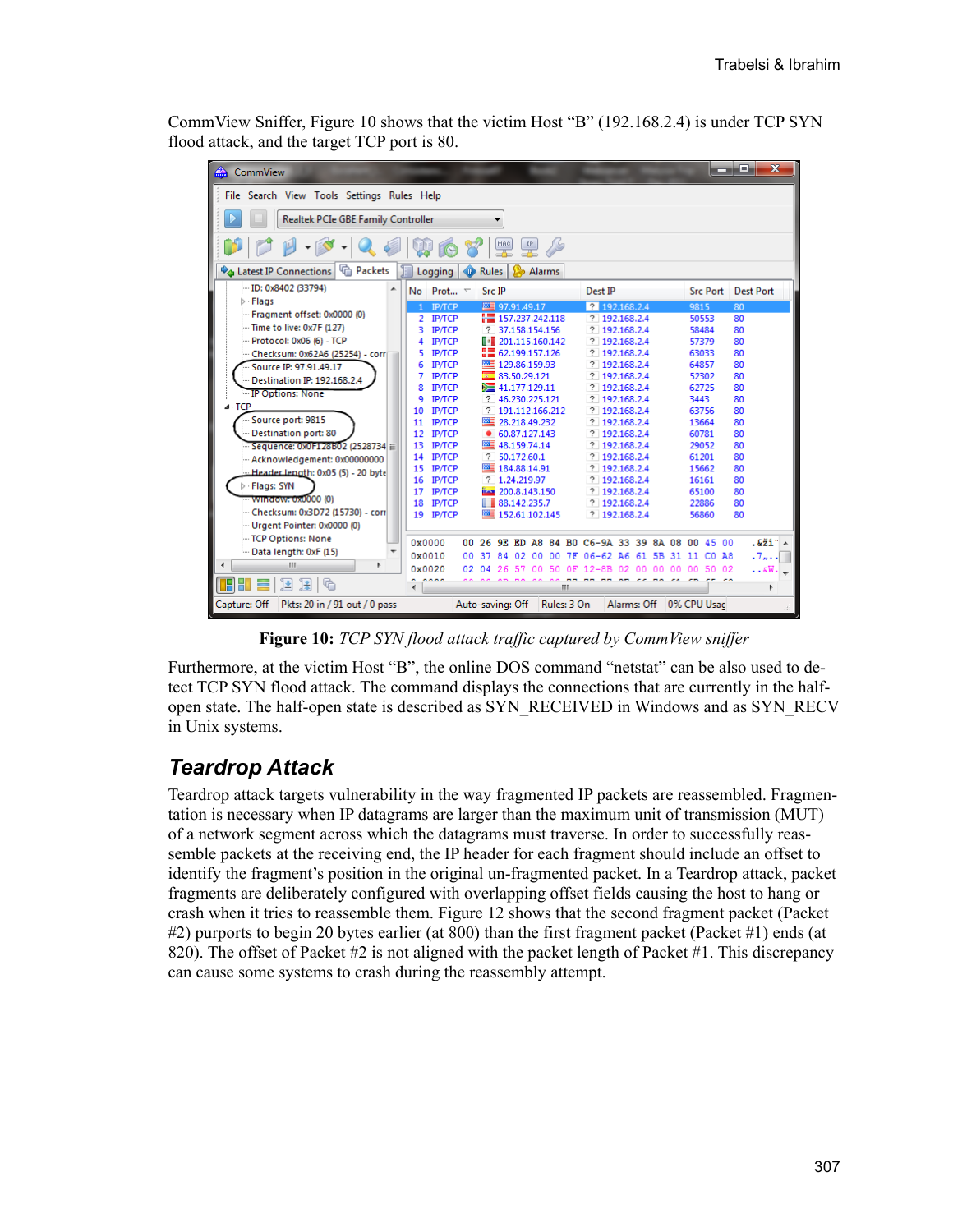

**Figure 12:** *The Teardrop attack*

### **Hands-on lab exercise on Teardrop attack**

The learning objective of this hands-on lab exercise is for students to learn how to perform Teardrop attack using an IP packet builder tool.

The exercise uses the same network architecture described in the first exercise, and consists of the following steps:

- Step 1: Generate Teardrop attack traffic.
- Step 2: Sniff Teardrop attack traffic

#### **Step 1: Generate Teardrop attack traffic**

To generate a Teardrop attack, two fragmented packets are built. The packets have the same IP's ID, which means that they belong to the same original un-fragmented packet. However, offset values are overlapped. Figure 13 illustrate an example of the IP header values for two Teardrop attack packets. To generate these packets, the attacker has to use an IP packet builder tool that allows sending simultaneously more than one packet. However, few packet builder tools, such as the FrameIP Packet Generator, offer such capability.



**Figure 13:** *An example of Teardrop attack packets*

#### **Step 2: Sniff Teardrop attack traffic**

The aim of this step is to verify that the intended attack traffic has been generated adequately. The monitoring host "C" uses CommView sniffer to capture the exchanged traffic between hosts "A" and "B". Figure 14 and 15 are screenshots of the captured two Teardrop attack packets (Packet#1)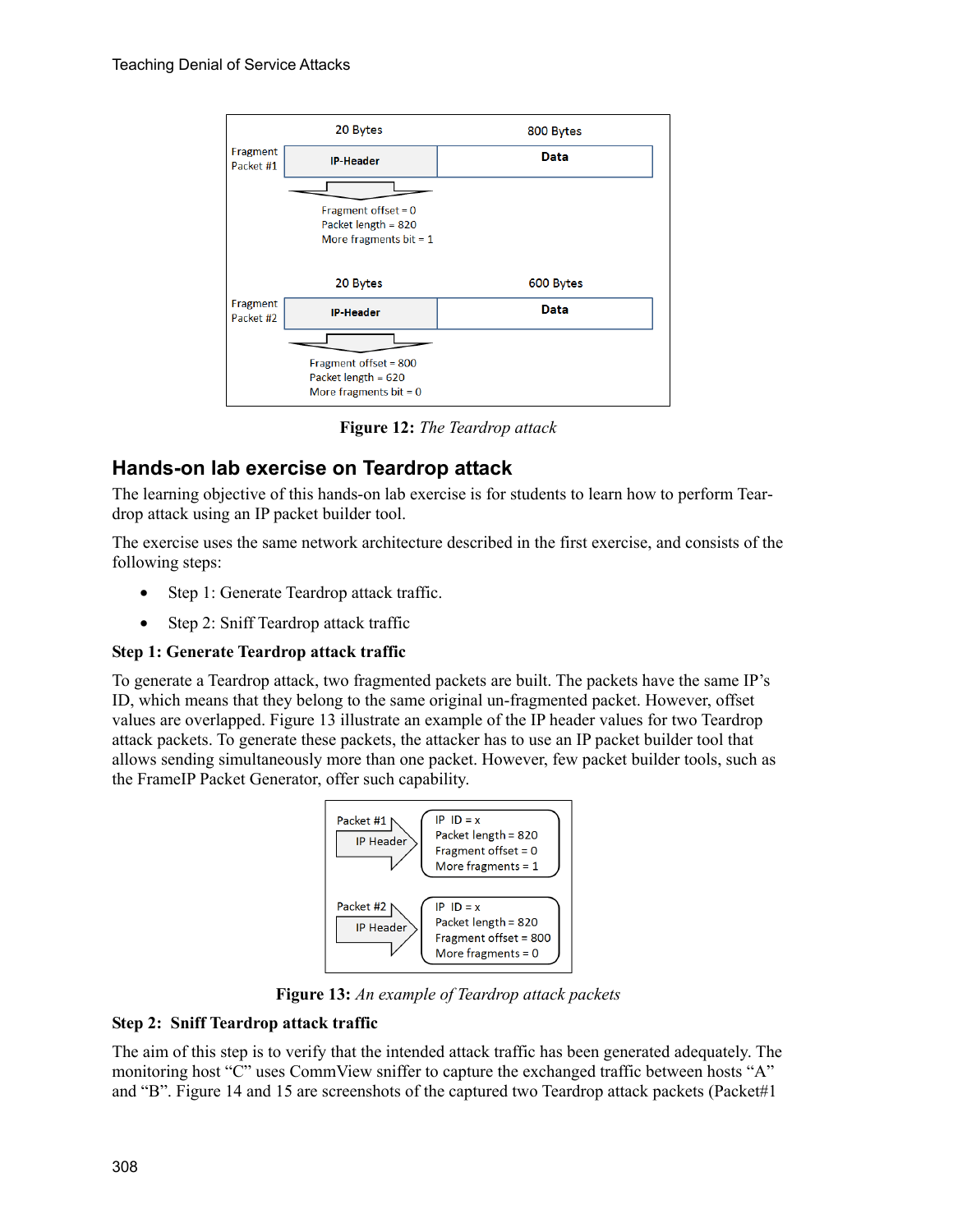and Packet#2) sent to the victim Host "B" (192.168.2.4). The two fragmented packets belong to the same original un-fragmented packet (IP's  $ID = 200$ ) and have overlapping offset values, 0 and 20 respectively.



**Figure 14:** *The first packet of a Teardrop attack (Packet #1)* 

| <b>CommView</b>                                                                                          |                                           |            |                                |                                 |                                                 | $-10x$                        |
|----------------------------------------------------------------------------------------------------------|-------------------------------------------|------------|--------------------------------|---------------------------------|-------------------------------------------------|-------------------------------|
| File Search                                                                                              |                                           |            |                                |                                 |                                                 |                               |
| <b>BH</b> + B + I<br>$\blacksquare$ $\blacktriangleright$<br>福<br>D<br>$\Box$                            | Dell Wireless 1490 Dual Band WLAN Mini-Ca |            |                                |                                 |                                                 |                               |
| 開 Logging<br>$\mathbb{Q}_k$ Rules $\mathbb{Q}_k$ Alarms<br><b>in</b> Packets<br><b>III</b> IP Statistics |                                           |            |                                |                                 |                                                 |                               |
| Ethernet II<br>$\overline{+}$                                                                            | No                                        | Protocol   | IP Addresses                   |                                 | Ports                                           | Delta                         |
| Ė⊢IP<br>IP version: 0x04 (4)                                                                             | 224                                       | IP/ICMP    |                                | $192.168.1.121 = > 192.168.2.4$ | N/A                                             | 0.000                         |
| Header length: 0x05 (5) - 20 bytes                                                                       | 1875                                      | IP/ICMP    |                                | $192.168.1.121 = > 192.168.2.4$ | N/A                                             | 238,891                       |
| $\dot{+}$ . Type of service: $0x00(0)$                                                                   |                                           |            |                                |                                 |                                                 |                               |
| Total length: 0x002B (43)<br>- Packet length = 820                                                       |                                           |            |                                |                                 |                                                 |                               |
| ID: 0x00C8 (200)<br>$IP's ID = 200$<br>向-Flags                                                           |                                           |            |                                |                                 |                                                 |                               |
| Don't fragment bit: 0 - May fragment                                                                     |                                           |            |                                |                                 |                                                 |                               |
|                                                                                                          |                                           |            |                                |                                 |                                                 |                               |
| Fragment offset: 0x0014 (20)                                                                             |                                           |            |                                |                                 |                                                 |                               |
| Time to live: 0x80 (128)<br>$Offset = 20$<br>Protocol: 0x01 (1) - ICMP                                   | 0x0000                                    | 88.<br>10. | 70.<br>99<br>4 <b>R</b><br>719 | $0019 - 7E$<br>80.              | 32 03 08 00 45 00                               | $\cdot \cdot \mathbf{p}^m$ Ke |
| Checksum: 0xB528 (46376) - correct                                                                       | 0x0010                                    | 00.<br>2B. | -99<br>C8.<br>-00<br>14        | $01 - BS$<br>28<br>-80<br>co.   | A8 01<br>-79.<br>CO AS                          | . +. È. .                     |
| Source IP: 192.168.1.121                                                                                 | 0x0020                                    |            |                                |                                 | 02 04 08 00 AA 9D 1E 73-D2 61 77 77 77 2E 66 72 | 111140                        |
| Destination IP: 192.168.2.4                                                                              | 0x0030                                    |            | 61 6D 65 69 70 2E 63 6F-6D     |                                 |                                                 | ameip.                        |
| IP Options: None                                                                                         |                                           |            |                                |                                 |                                                 |                               |
| <b>08 80 量</b>                                                                                           | $\blacksquare$                            |            |                                |                                 |                                                 |                               |
|                                                                                                          |                                           |            |                                |                                 |                                                 |                               |
| Pkts: 1216 in / 1624 out / 0 pass<br>Capture: Off                                                        | Auto-saving: Off                          |            | Rules: 1 On                    | Alarms: Off                     | 4% CPU Usage                                    | h                             |

**Figure 15:** *The second packet of a Teardrop attack (Packet #2)* 

# **Defense Solutions**

Defense solutions against DoS attacks are of a great interest because these types of attacks are highly intentional and usually have to be initiated, maintained, and controlled by humans. However, DoS attacks cannot be totally prevented. There is always the chance that the attacker may send to a victim computer system too much data that it could not handle. However, the threat of DoS attacks can be minimized by increasing the network bandwidth and by using vendor patches, firewalls, Intrusion Detection/Prevention systems (IDS/IPS) software tools or hardware appliances, and proper network configuration. Operating systems offer also methods for hardening the TCP/IP protocol stack, which reduces the servers' vulnerability to many common DoS attacks. A modification of the default TCP/IP stack settings is recommended during the process of securing the operating system. For example, steps to harden the TCP/IP protocol stack to make servers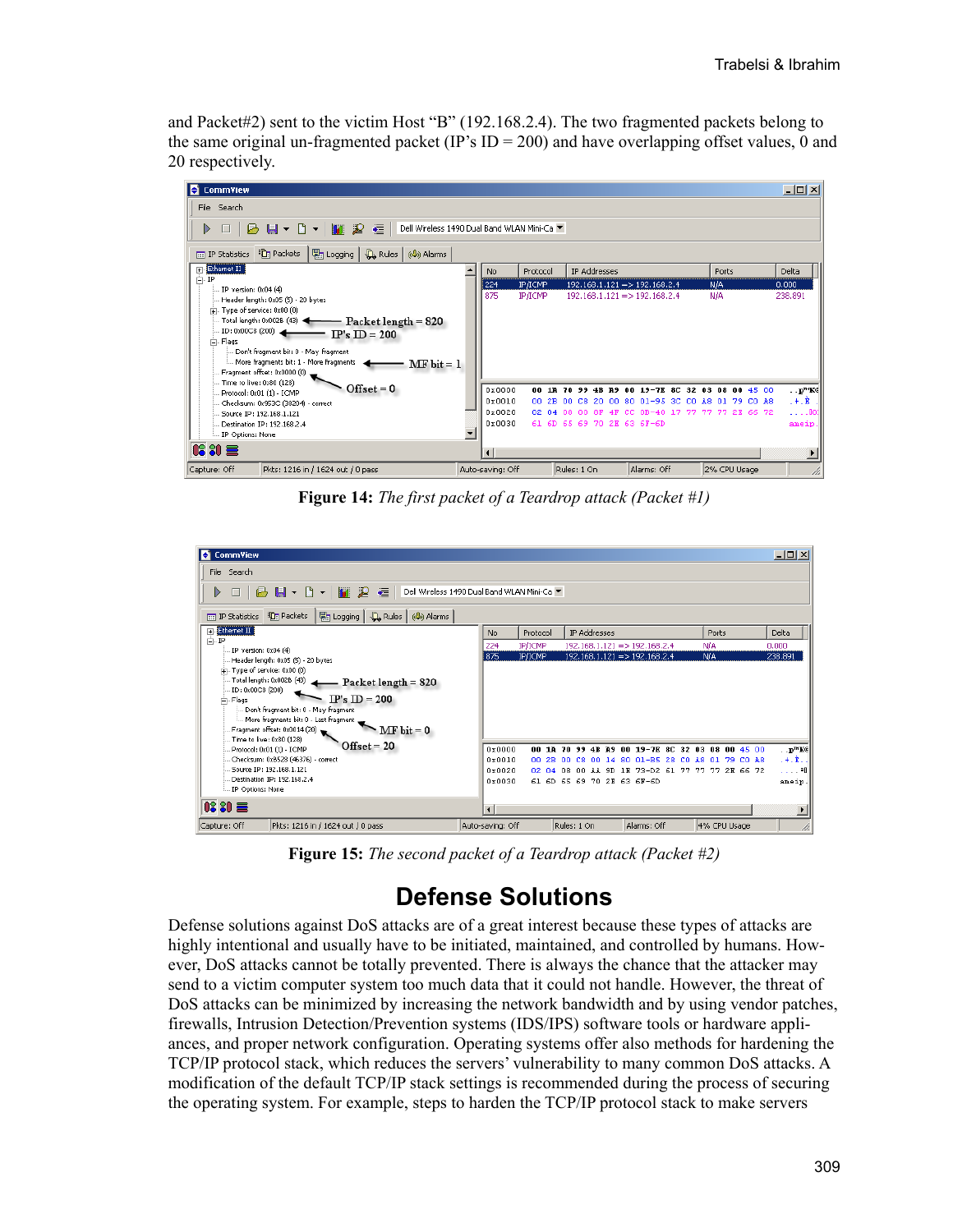more resistant to the TCP SYN flooding attack are detailed in Burdach (2010) and Microsoft (2011). However, an attacker can always use additional resources to flood a target system or network and/or invent new and unknown types of DoS attacks. The following two sub-sections describe briefly the common IDS/IPS based defense solutions.

## *IDS/IPS Hardware Devices*

IDS/IPS hardware devices are designed to detect and prevent malicious traffic and activities in computer networks. They can be easily configured to detect and prevent common DoS attacks. For example, Figure 16 is a screenshot showing that the Land attack protection and Teardrop attack protection options are enabled at Juniper Networks SSG20 device (Juniper Networks, 2013).



**Figure 16:** *Land and Teardrop attacks protection options in Juniper Networks SSG20 device*

Figure 17 is a screenshot showing the event log contents in Juniper Networks SSG20 device after detecting Teardrop attack traffic. Event log shows that Teardrop attack traffic has been generated from a host with IP address 192.168.1.133, targeting a host with IP address 192.168.2.4.

| Reports > System Log > Event |                                                                                                                                 | ssq20-wlan                                                                                                              |                |  |
|------------------------------|---------------------------------------------------------------------------------------------------------------------------------|-------------------------------------------------------------------------------------------------------------------------|----------------|--|
| $List$ 20<br>per page        |                                                                                                                                 |                                                                                                                         | Log Level: All |  |
| Clear<br>Save                |                                                                                                                                 | Search<br><b>Enter Description</b>                                                                                      | Refresh        |  |
|                              |                                                                                                                                 |                                                                                                                         |                |  |
| Date / Time                  | Level                                                                                                                           | <b>Description</b>                                                                                                      |                |  |
| 2011-12-18 22:46:27          | emer                                                                                                                            | Teardrop attack! From 192.168.1.133:2048 to 192.168.2.4:80, proto<br>TCP (zone Untrust, int bgroup0). Occurred 9 times. |                |  |
| 2011-12-18 22:45:12          | emer                                                                                                                            | Teardrop attack! From 192.168.1.133:2048 to 192.168.2.4:80, proto<br>TCP (zone Untrust, int bgroup0). Occurred 9 times. |                |  |
| 2011-12-18 22:43:08          | Teardrop attack! From 192.168.1.133:2048 to 192.168.2.4:80, proto<br>emer<br>TCP (zone Untrust, int bgroup0). Occurred 9 times. |                                                                                                                         |                |  |
| 2011-12-18 22:43:03 notif    |                                                                                                                                 | All logged events or alarms were cleared by admin netscreen                                                             |                |  |
|                              |                                                                                                                                 |                                                                                                                         |                |  |
|                              |                                                                                                                                 | Internet   Protected Mode: On                                                                                           | 100%<br>Fa     |  |

**Figure 17:** *Event log contents in Juniper Networks SSG20 device after detecting Teardrop attack traffic*

## *IDS Software Tools*

Snort, an open source network intrusion detection system (NIDS), is a good example of an IDS software tool. It can perform protocol analysis and content searching/matching. It can also be used to detect a variety of attacks and probes such as DoS attacks, buffer overflows, stealth port scans, CGI attacks, SMB probes, OS fingerprinting attempts, and much more. The host running Snort should be installed on the SPAN port of a switch to be able to monitor and analyze the network traffic exchanged.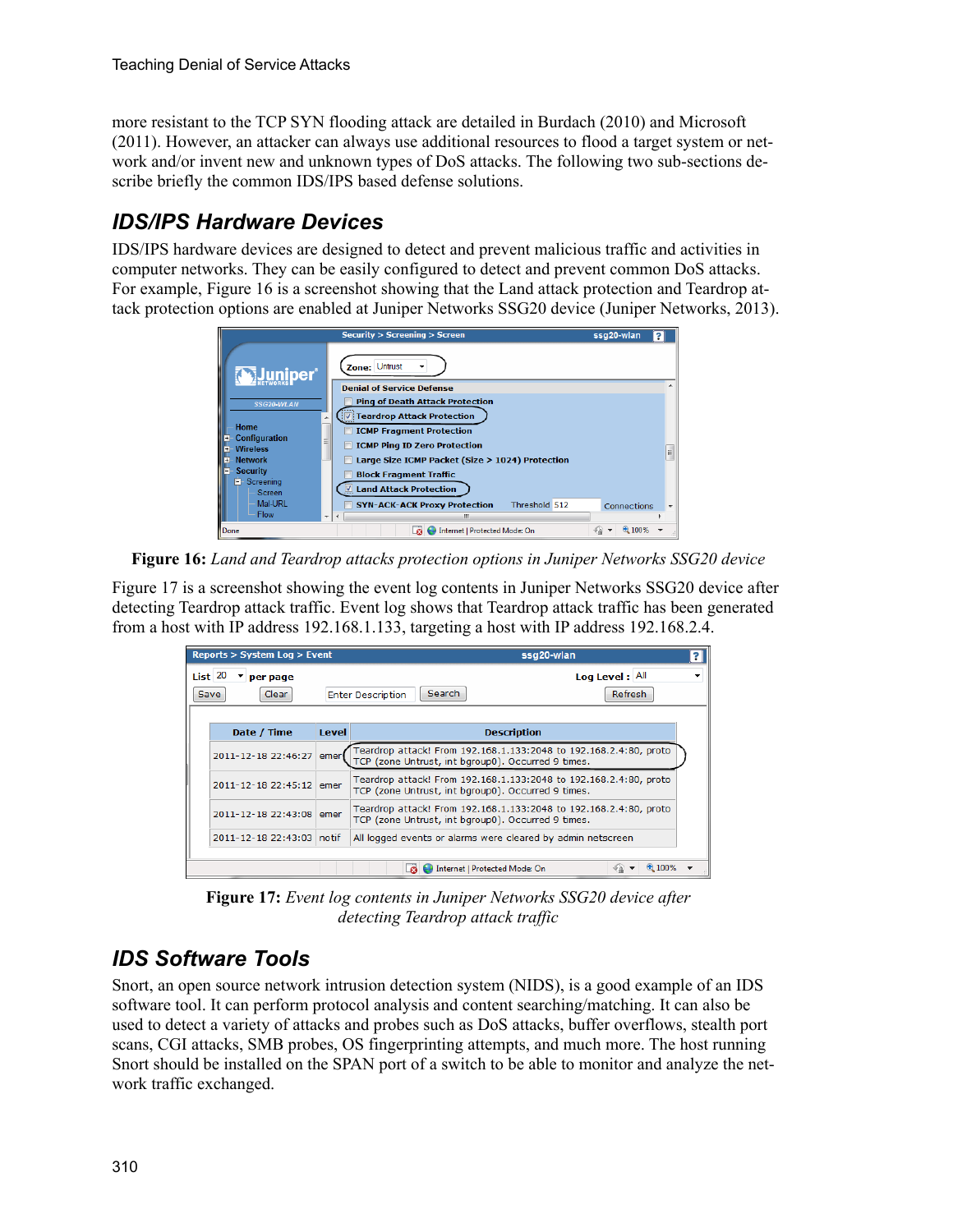Snort uses a database of rules to detect attacks and malicious traffic. Snort rules are the conditions specified by the network administrator that differentiate between normal Internet activities and malicious activities. Snort rules are made up of two basic parts:

- Rule header: This is the part where the rule's actions are identified. Alert, Log, Pass, Activate, Dynamic, etc. are some important actions used in Snort rules.
- Rule options: This is the part where the rule's alert messages are identified.

For example, the following Snort rule is used to detect TCP SYN flood attack traffic:

*alert tcp any any -> any any (msg:"TCP SYN flood attack detected"; flow: stateless; flags:S,12; threshold: type threshold, track by\_src, count 3, second 1; classtype: attempted-recon; sid:10002;rev1;).* 

The following screen shot shows an example of Snort's event log after detecting TCP SYN flood traffic:

> [ $**$ ] [1:5000001:2] (TCP SYN flood attack detected)[ $**$ ] [Priority: 0] 01/02-10:50:53.152327 0:1E:B:2C:86:36 -> FF:FF:FF:FF:FF:FF type:0x800 len:0x45 77.238.187.181:60783 -> 192.168.1.3:80 TCP TTL:128 TOS:0x0 ID:44551 IpLen:20 DgmLen:55 \*\*\*\*\*\*S\* Seq: 0x2CDCB70E Ack: 0x0 Win: 0x0 TcpLen: 20

#### **Snort IDS based hands-on lab exercises**

Snort is widely used in academia as a tool for teaching network security concepts (Sharma & Sefchek, 2007; Xu, Zhang, Gadipalli, Yaun, & Yu, 2011). During the hands-on lab exercises, the student groups use Snort as a defense solution. For each hands-on lab exercise, student groups are asked to write the appropriate Snort rules to detect the corresponding DoS attack. Each group submits then a report including mainly:

- 1. Snort rules written to detect the DoS attacks
- 2. Screen shots for Snort event logs generated after detecting the DoS attacks.

## **Ethical Concern**

The hands-on lab exercises have been offered in our intrusion detection and response course (SECB 455) during the last three years. A major ethical concern has been identified while analyzing the log files of the IDS sensors installed in the university network segments.

For a period of three years, during each semester we used the IDS sensors' log files to collect the number of detected DoS attacks per day targeting the university servers. The collection is mainly focused on the web, emails, FTP, and DNS servers. The collected data shows clearly a significant increase (300% to 750%) in the average number of DoS attacks detected by the university's IDS sensors during the few days following the hands-on lab exercises practice (Figure 18). This is due to the fact that students always attempt to experiment the learned DoS attacks outside the isolated network laboratory environment.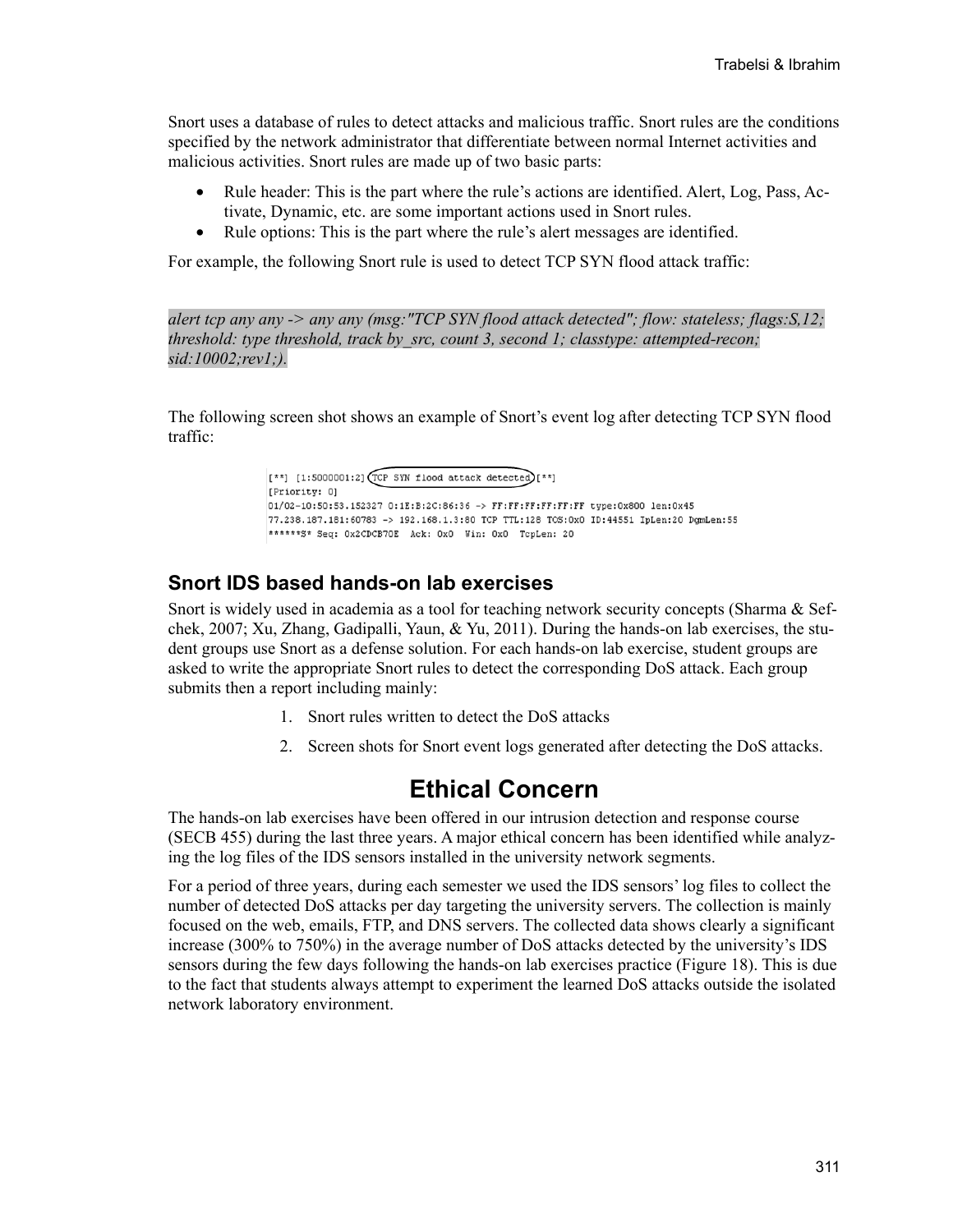

**Figure 18:** *Evolution of the number of DoS attacks detected by the University's IDS sensors*

At the same time, we conducted a survey to probe the students' behavior after executing the attack lab exercises. The survey results show that most of the students (85%) acknowledged that they had tried the learned DoS attacks outside the isolated network laboratory environment, targeting mainly the university servers. Table 1 shows the result of the survey conducted over the last three years period on about 110 students enrolled in the SECB455 course.

| After the hands-on lab exercises practices, did<br>you experiment the DoS attacks outside the<br>isolated network laboratory environment? | 85% of the students said "Yes"<br>12\% of the students said "No"<br>3% abstained                                               |
|-------------------------------------------------------------------------------------------------------------------------------------------|--------------------------------------------------------------------------------------------------------------------------------|
| If yes, what were your main target systems?                                                                                               | University Web servers (56%)<br>University Email servers (14%)<br>Other university servers $(9\%)$<br>Outside systems $(21\%)$ |
| What were the objectives of the attacks?                                                                                                  | For fun $(89\%)$<br>Attempting to slow down the target<br>systems $(11\%)$                                                     |

#### **Table 1: Survey results**

This is a dilemma when offering hands-on lab exercises on offensive techniques. The fact of adding ethical hacking to the curriculum raises a variety of ethical and legal issues. Some students will use the acquired offensive hands-on skills in inappropriate and sometimes illegal ways. There is a concern that teaching dangerous skills to immature and unqualified students may be socially irresponsible. In addition, the misuse of information security expertise is serious business and could result in criminal prosecution, bad publicity, personal injury, cyber bullying, and termination of educational programs, among numerous other negative outcomes. The study in Cook, Conti, and Raymond (2012) discusses in detail the problem of misuse of the information security skills and provides detail of real-world incidents involving students.

In addition, unmonitored offensive hands-on lab exercises may be a breach of the law. Also, schools and educators may be held liable for the actions of their students. Hence, students may threaten their careers, hurt others, and put their institution's entire information security program at risk.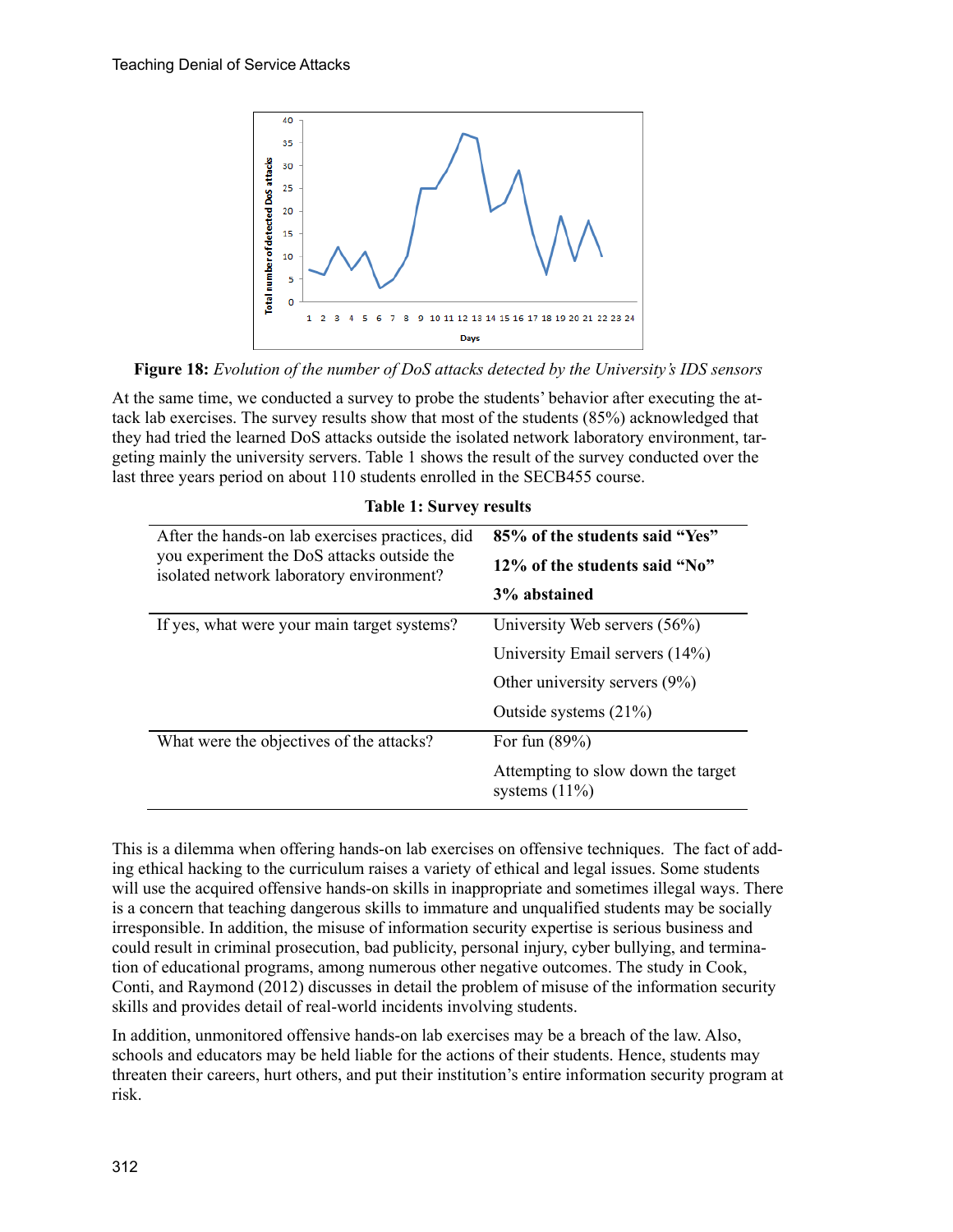It is often criticized that offensive methods should not be taught to students since they only increases the population of "malicious hackers." There are those who feel that teaching offensive techniques are unethical (Harris, 2004), since there is always a potential that some students will use the tools and techniques in an irresponsible manner. Therefore instructors should not take on the responsibility of teaching new hackers. Some educators are concerned that teaching dangerous skills to immature and unqualified students may be socially irresponsible. For a good discussion on the ethical and legal concerns regarding the teaching of offensive techniques in the academic environment, readers can refer to Caltagirone, Ortman, Melton, Manz, King, and Oman (2006) and to Livermore (2007).

We disagree with this line of argument. The trend towards penetration testing in corporate businesses shows that offensive techniques can be used to increase the level of security of an enterprise. Consequently, students trained in offensive techniques do not necessarily become malicious hackers, but rather become competent security professionals. The fact of not studying and applying the techniques, tactics, and methodologies of attackers would leave large gaps in the knowledge base of graduates (Brutus et al., 2010; Ledin, 2011). However, it is obvious that there is no guarantee that very few of the students who have been taught offensive techniques in schools will be hackers in the future and perform malicious hacking activities against systems and networks.

A survey of security faculty members has been conducted to determine their attitudes toward teaching ethical hacking and penetration testing in schools (Livermore, 2007). The survey results showed more than 71% of the security faculty members agreed that schools should be teaching ethical hacking. In addition, students with ethical hacking skills will be better prepared to work as security administrators with better chances of landing jobs than students without these skills (Arce & McGraw, 2004; Logan & Clarkson, 2005; Wulf, 2003).

Nowadays, many academic institutions are including ethical hacking and penetration testing in their information security and Computer Science programs. For examples, the University of North Carolina (UNC) at Charlotte's College of Computing and Informatics is offering a course called Vulnerability Assessment and System Assurance. Ethical hacking techniques, finding new exploits, discovering vulnerabilities, and penetrating network perimeters are among the topics covered by the course. The course is based on case studies of ethical hacking with a strong lab component. The University of Abertay Dundee in Scotland is also offering a course in ethical hacking called Ethical Hacking & Computer Security. The course provides detailed knowledge of electronic attacks and the methods that criminals use to gain access and exploit a system.

It is clear that there are a number of problems with teaching ethical hacking. However, there are also a number of steps that schools and educators can take to reduce their liabilities, to prevent student's misconduct, and to help students to not misbehave and be responsible, including:

- 1. Offensive techniques should not be offered exclusively, but in a context where the emphasis is on improving the defensive techniques by learning how offensive techniques are implemented.
- 2. Students should be aware of the legal implications and the ethics of offensive attacks and ethical hacking. Students should be regularly briefed on the ethical use of offensive tools and techniques. Instructors should deliberately and frequently provide context for students as to why they are learning dangerous material. The survey results in (Livermore, 2007) show that 75% of the security faculty members feel that their schools should offer an ethics course as part of the information security curriculum. A similar number of faculty feel that ethics should be part of every information security course in the curriculum.
- 3. Educators should communicate regularly the downsides of malicious actions to their students. Students risk expulsion, criminal prosecution, and could threaten the existence of their institution's information security program.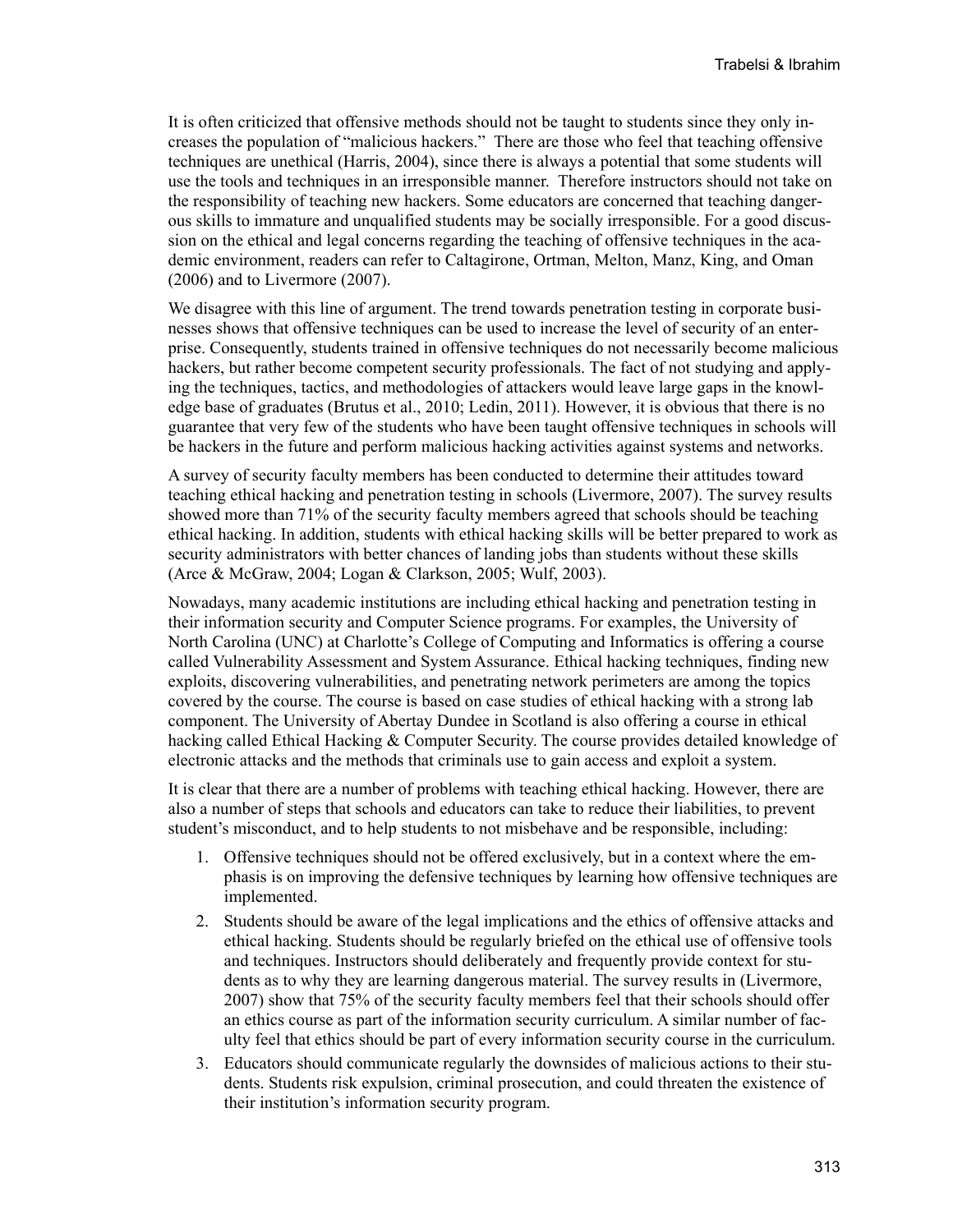- 4. Schools should communicate to the students the boundary between appropriate and inappropriate behavior, including knowledge of local and international law.
- 5. To limit their liability, schools that offer offensive techniques as a part of their security curriculum should mandate student to sign a code of conduct during the course registration. The code of conduct should spell out the boundaries for student behavior and the consequences for unacceptable behavior.
- 6. Schools that construct computer labs for teaching offensive techniques in their information security programs must take precautions to ensure that their labs are isolated from all networks outside the classroom, to minimize the chances of accidental or intentional abuse.
- 7. Schools teaching offensive techniques should establish a process to screen students for criminal background, unstable behavior and malicious activities prior to admission to an information security program (Livermore, 2011). In addition, schools may require a written approval from the student's parents before conducting any screening for criminal background. Also, schools should not violate the local law regarding conducting criminal screening on individuals.
- 8. Schools can ask regularly the students enrolled in an information security program to provide the MAC addresses of their personal laptops and mobile devices. In case of an attack, these MAC addresses can help computer forensics specialists to identify the devices that initiated the attacks.

Schools that take the above steps improve the chances of having a successful and problem free information security programs that teach ethical hacking techniques.

# **Evaluation of Learning Outcomes and Student Satisfaction**

This section discusses the effect of introducing the new attack hands-on labs on the achievement of the SECb455 course outcomes (COs). The SECB455 course has five COs as shown in Table 2. Since SECB455 is an advanced course in information security, the outcomes have been selected carefully to reflect the top three levels in Bloom's taxonomy of cognitive domain (analysis, synthesis, and evaluation). After creating the course outcomes, 12 course topics were identified and mapped to the course outcomes. Four assessment tools are also selected to assess the achievements of COs including quizzes, exams (midterm and final), lab reports, and term project.

| Outcome                                                           | Level of Bloom's Taxon-<br>omy |  |
|-------------------------------------------------------------------|--------------------------------|--|
| CO1: Identify the most common networks attacks                    | Analysis (4)                   |  |
| CO2: Analyze counter measures of network attacks                  | Analysis (4)                   |  |
| CO3: Perform security auditing and vulnerability as-<br>sessment. | Evaluation (6)                 |  |
| CO 4: Create new attack signatures.                               | Synthesis $(5)$                |  |
| CO 5: Integrate IDS/IPS sensors.                                  | Synthesis $(5)$                |  |

**Table 2: Mapping the course outcomes to Blooms Taxonomy**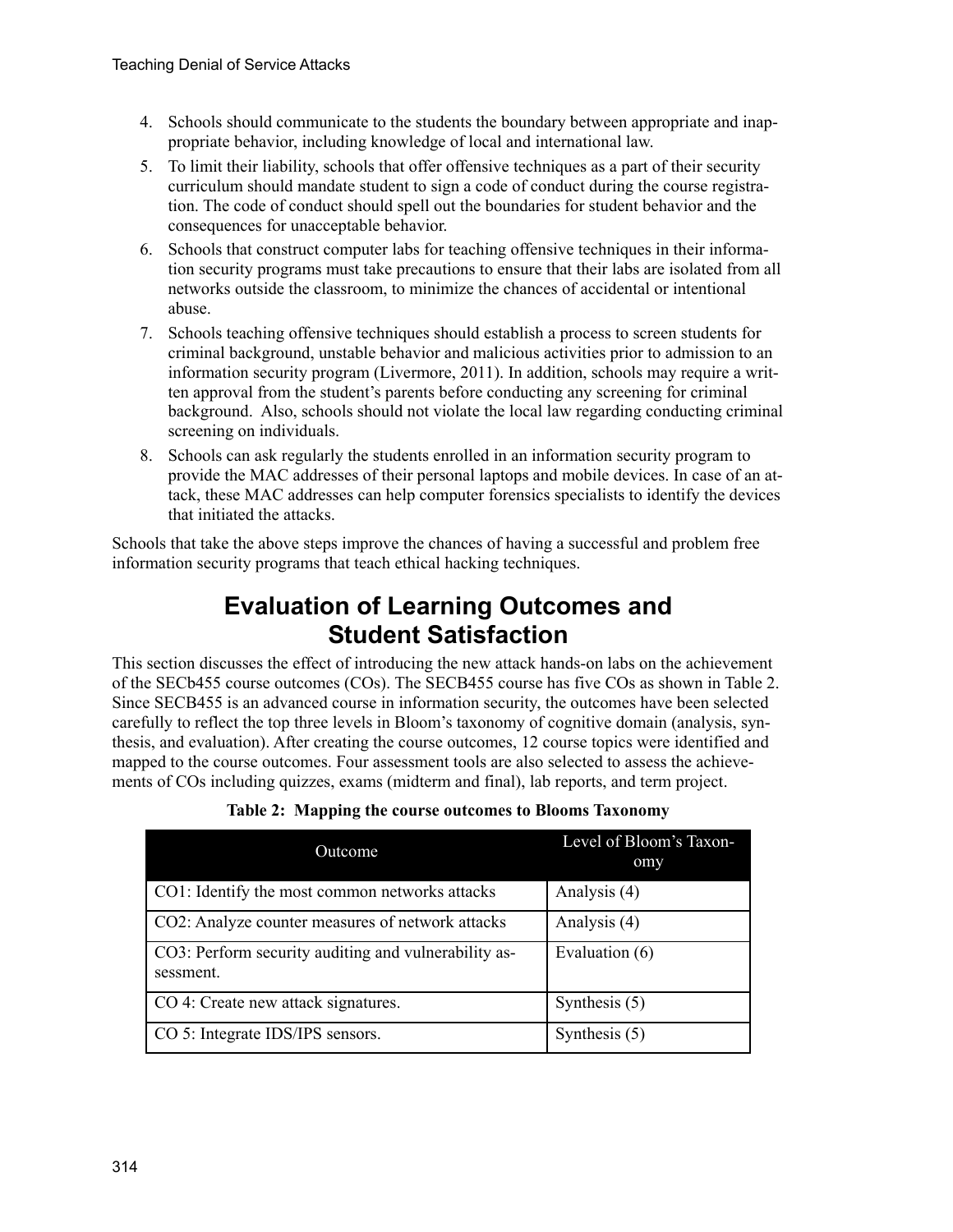To assess the course outcomes we follow the course assessment process adopted by our institution. A nominated course coordinator assembles a course committee that includes all the lecture and lab instructors teaching the course in a given semester. During the first week of the semester, the course committee meets to decide on the assessment tools that will be used to assess the COs. They also decide on the corrective actions that will be applied to address the recommendations from the previous assessment cycle. Throughout the semester, the course committee applies the assessment tools to collect assessment data. By the end of the semester, the collected assessment data are mapped to the COs. The achievement level of each CO is then calculated in terms of mean and standard deviation using (1) and (2).

$$
\mu(CO_i) = \frac{\sum_{t} \mu_t \times n_t}{\sum_{t} n_t},
$$
\n
$$
\sigma(CO_i) = \sqrt{\frac{\sum_{t} \sigma_t^2 \times n_t}{\sum_{t} n_t}},
$$
\n(1)

where  $\mu_t$  and  $\sigma_i$  denote respectively the normalized mean and standard deviation of the students' marks when assessment tool *t* is used, and *n<sub>t</sub>* denotes the number of students. For example, if three quizzes and two final exam questions are used to assess CO*i*, the normalized mean and standard deviation of the students' marks are calculated separately for each tool, then (1) and (2) are used to calculate the achievement level for CO*i*. After calculating the achievement level for each CO, the course committee meets again to discuss the assessment results and decide on the needed recommendations to address any discovered shortcoming. To close the assessment cycle, the course committee also discuss the effectiveness of the corrective actions applied during the semesters on the new assessment results.

During the 2005/2006 and 2007/2008 academic years, students enrolled in SECB455 were not offered any attack hands-on lab. Only the theoretical part of the attacks was usually described during the lecture time. However, starting from fall 2008 the course committee decided to offer the proposed ethical hacking hands-on lab exercises as a corrective action to improve the COs achievement levels. Three quizzes are used to compare the achievement of the COs before and after the new attack hands-on labs are introduced. These quizzes are directly mapped to CO1, CO2, and CO5 shown in Table 2. The grades of the students in the three quizzes are measured, normalized, and then aggregated using (1) and (2) to calculate the achievement level of the three COs.

#### *Assessment Results*

Figure 19 shows the students average grades for the three quizzes which are to evaluate the students' comprehension of the three attacks. It clearly shows that starting from 08/09 academic the total average grade has started improving. This is mainly due to the fact that the offered hands-on lab exercises allowed students to better anatomize the attacks and assimilate the concepts learned from the lecture. The students have learned better with the exercises which had a positive effect on their performance. For example, in case of Quiz 2, introducing the lab exercises improved the average student grade by 11.2% from 0.7 to 0.79 and maintained the improvement for the following two academic years.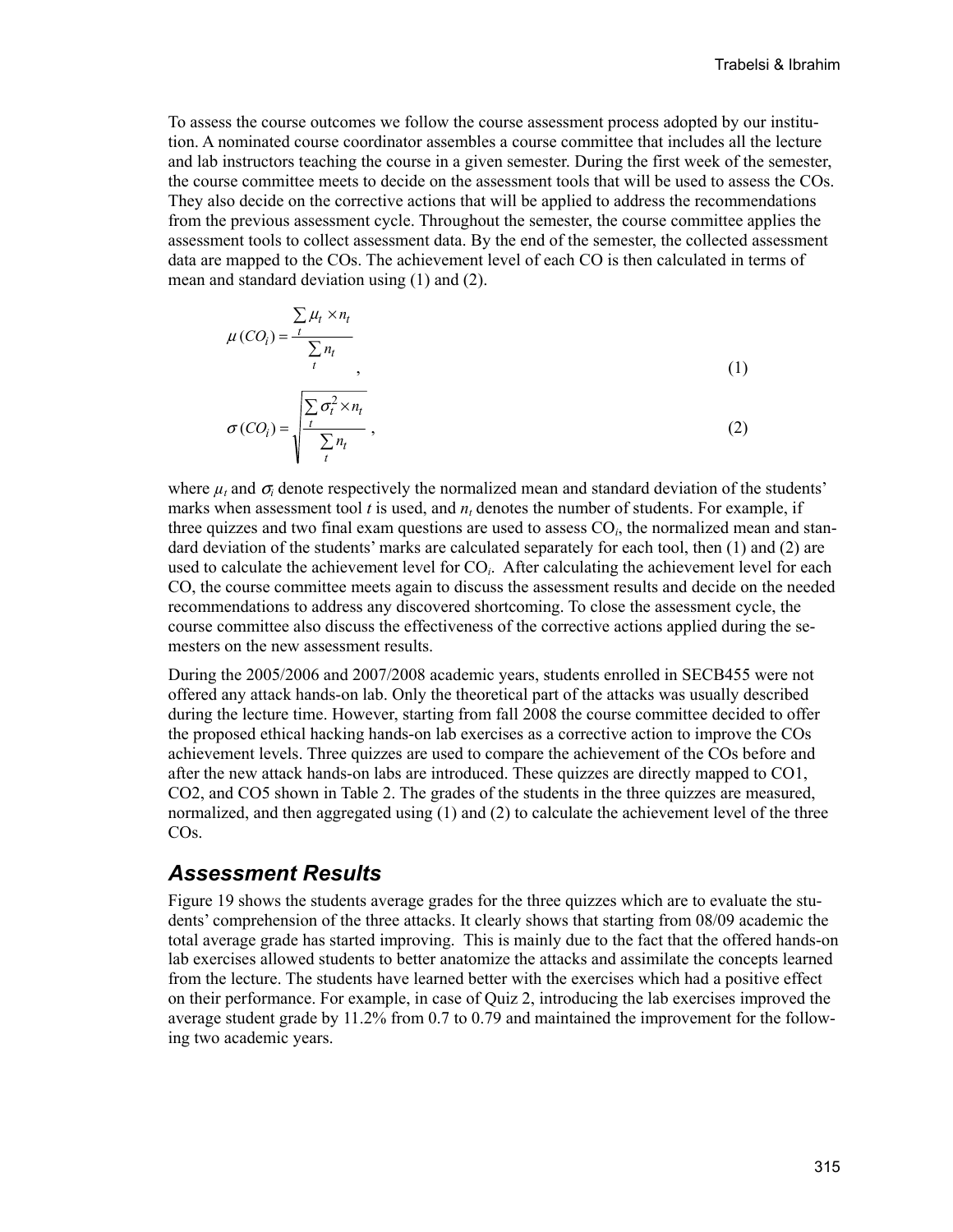

**Figure 19:** *Student performance in the three quizzes before and after introducing the DoS attacks labs*

Figure 20 illustrates the achievement of the three course outcomes for six consecutive years from 05/06 to 10/11. It shows a considerable improvement in the COs achievements level after introducing the attack hands-on labs. For example, the introduction of the proposed labs in 08/09 academic year improved the CO achievements level by 8.7%, 5.8%, and 6% for CO1, CO2, and CO5 respectively compared to the achievement levels in the year before.



**Figure 20:** *Using assessment tools to map the new attack labs to the course outcomes*

Table 3 compares the CO achievement levels of the 06/07 and the 10/11 academic years in detail. It shows that the 9% improvement in the achievement level of CO1, from 75% to 82.3% (see Figure 20), can be interpreted as 14.9% and 5.8% increase in the number of students scored above 90% and 80% respectively, and 13.8% and 6.3% drop in the number of students scored below 60% and 70% respectively. Similar behaviour can also be observed for CO2 and CO5.

| Table 3: Detailed description of the COs achievement |  |
|------------------------------------------------------|--|
|------------------------------------------------------|--|

|                          | $CO-1$ |         | $CO-2$ |       | $CO-5$ |       |
|--------------------------|--------|---------|--------|-------|--------|-------|
|                          | 06/07  | 10/11   | 06/07  | 10/11 | 06/07  | 10/11 |
| $CO < 60\%$              | 20.8%  | $7.0\%$ | 14.8%  | 8.1%  | 25.9%  | 15.9% |
| $60\% \leq CO \leq 70\%$ | 19.0%  | 12.7%   | 18.9%  | 12.8% | 21.8%  | 18.2% |
| $70\% \leq CO \leq 80\%$ | 21.9%  | 21.3%   | 24.4%  | 20.3% | 22.5%  | 23.0% |
| $80\% \leq CO \leq 90\%$ | 18.6%  | 24.5%   | 21.6%  | 23.1% | 16.6%  | 20.8% |
| $90\% \leq CO$           | 19.7%  | 34.6%   | 20.4%  | 35.7% | 13.2%  | 22.2% |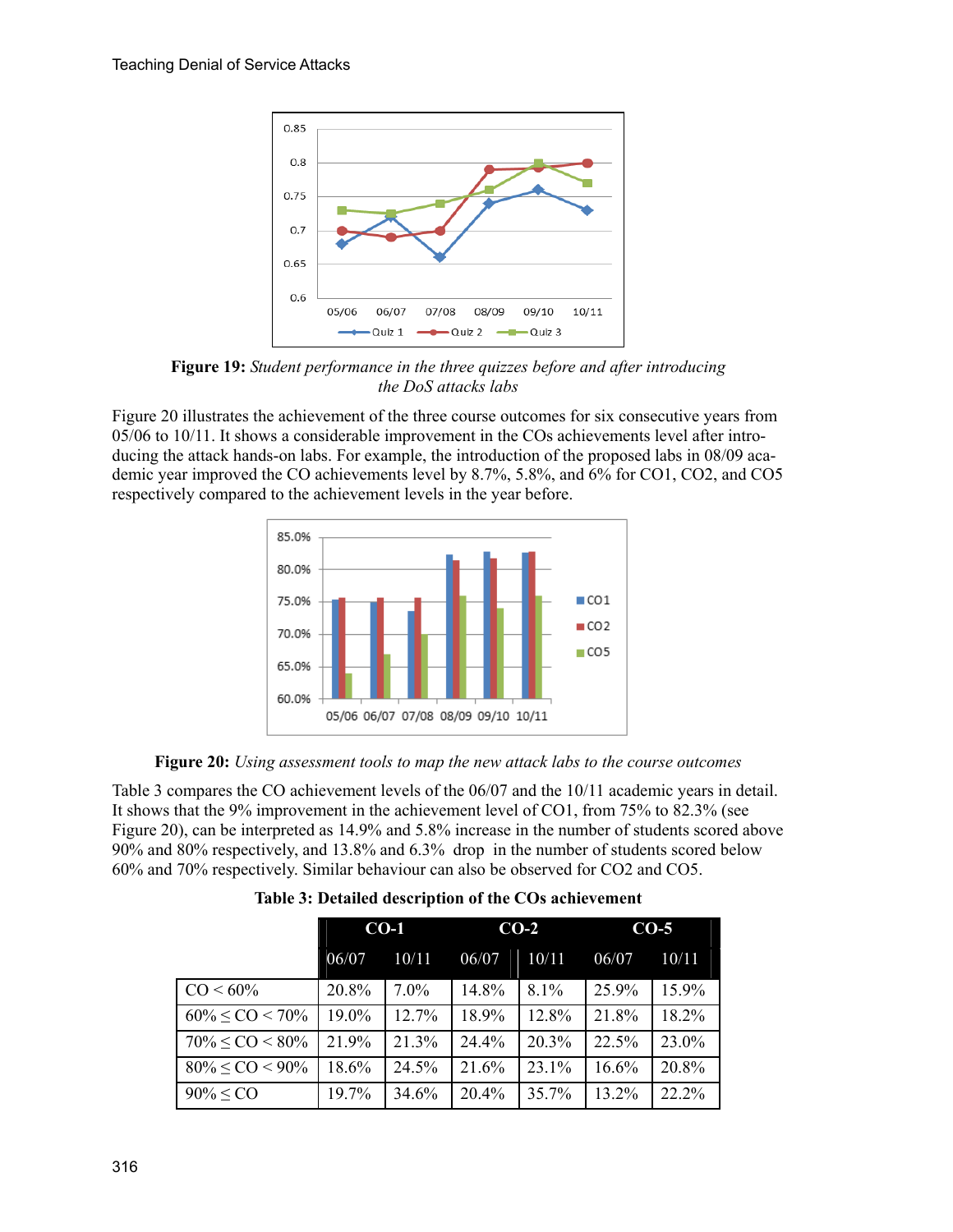## *Student's Satisfaction*

Table 4 shows the results of an anonymous questionnaire that was administered to 110 students, who participated in the lab exercises, to measure their satisfaction level and collect their feedback regarding the discussed hands-on lab exercises. The results of the questionnaire showed that more than 85% of all students who answered the questionnaire believed the lab exercises to be useful and helped them better understand the underlying theoretical concepts associated with DoS attacks (Table 4). The questionnaire also revealed that 87% of the students were interested in similar exercises in other network security classes, and 86% would strongly recommend the lab exercise to other students.

|                                                                                                    |                   | Responses |       |                  |  |  |
|----------------------------------------------------------------------------------------------------|-------------------|-----------|-------|------------------|--|--|
| Questions                                                                                          | Strongly<br>Agree | Agree     |       | Neutral disagree |  |  |
| Did you enjoy the labs?                                                                            | 87%               | 10%       | $2\%$ | $1\%$            |  |  |
| Do you think the labs are easy to follow and<br>straightforward?                                   | 82%               | 10%       | $5\%$ | $3\%$            |  |  |
| Do you feel you understand the DoS concepts better after<br>performing the labs?                   | 85%               | 13%       | $1\%$ | $1\%$            |  |  |
| How likely are you to recommend the labs to others?                                                | 86%               | 11%       | $2\%$ | $1\%$            |  |  |
| Would you like to see similar labs offered in your<br>network security classes?                    | 87%               | 8%        | $4\%$ | $1\%$            |  |  |
| Laboratory exercises helped me to learn how to apply<br>security principles and tools in practice. | 85%               | 8%        | $5\%$ | $2\%$            |  |  |

|  |  | <b>Table 4: Student satisfaction questionnaire</b> |  |  |
|--|--|----------------------------------------------------|--|--|
|--|--|----------------------------------------------------|--|--|

# **Conclusion**

It is necessary that students know how to attack and anatomize offensive techniques to truly understand how to defend networks and computer systems, and strengthen their security skills. This paper described offensive hands-on lab exercises on how to practically perform three common DoS attacks. The exercises are designed to be used as a part of an undergraduate-level course on network security and intrusion detection. The exercises allow students to better anatomize the DoS attacks in an isolated network laboratory environment.

A major ethical concern has been identified after analysing the alert logs generated by the IDS sensors installed in the university network segments. This is a dilemma when security students are exposed to hands-on lab exercises on offensive techniques. However, the ethical concerns of teaching students "hacking" are dwarfed by the need for knowledgeable, competent, and, above all, experienced computer security professionals in industry and government. Course assessment results also show a significant improvement in the achievement level of related course outcomes. In addition, the paper discussed a number of steps that schools teaching offensive techniques can take to reduce their liability, educate students about their ethical responsibilities, and prevent teaching dangerous skills to the wrong students.

## **Acknowledgment**

The authors acknowledge the support of Emirates Foundation through Research Grant (2011/161).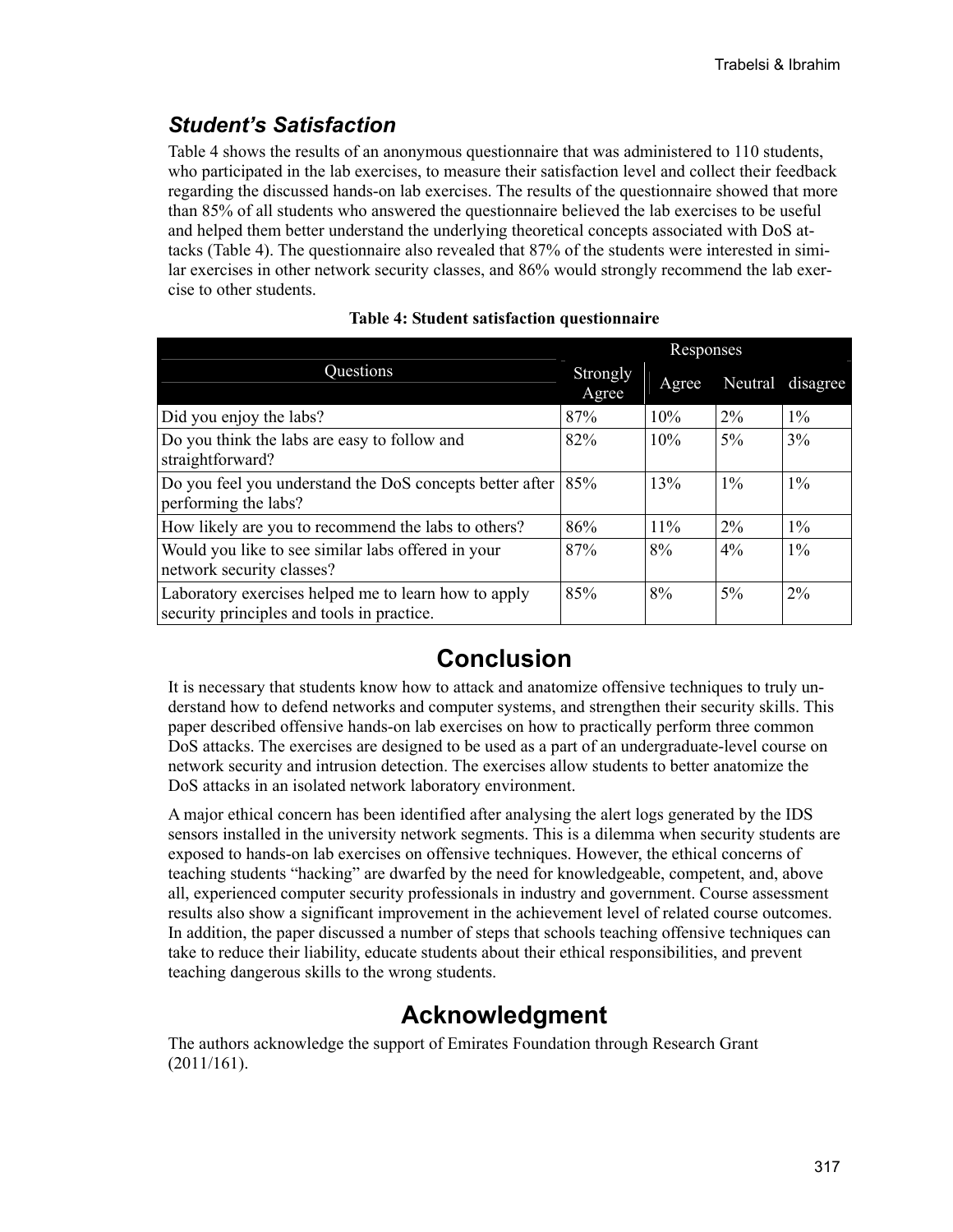### **References**

- Arce, I., & McGraw, G. (2004). Guest editors' introduction: Why attacking systems is a good idea. *IEEE Security & Privacy*, *2*(4), 17-19.
- Arnett, K. P., & Schmidt, M. B. (2005). Busting the ghost in the machine. *Communications of the ACM-Spyware*, *48*(8), 92-95.
- Bishop, M. (1997). The state of infosec education in academia: Present and future directions. *Proceedings of the National Colloquium on Information System Security Education*, 19–33.
- Brutus, S., Shubina, A., & Locasto, M. (2010). Teaching principles of the hacker curriculum to undergraduates. *Proceedings of the 41st ACM Technical Symposium on Computer Science Education,* 122-126.
- Burdach, M. (2010). *Hardening the TCP/IP stack to SYN attacks.* Retrieved from <http://www.symantec.com/connect/articles/hardening-tcpip-stack-syn-attacks>
- Caltagirone, S., Ortman, P., Melton, S., Manz, D., King, K., & Oman P. (2006). Design and implementation of a multi-use attack-defend computer security lab. *Proceedings of the 39th Annual Hawaii International Conference on System Sciences*, (9), 220c.
- Cisco Catalyst 4500 Series Switches Configuration Guide. (2013), Retrieved from [http://www.cisco.com](http://www.cisco.com/)
- CommView Network Monitor and Analyzer. (2013). Retrieved from [http://www.tamos.com](http://www.tamos.com/)
- Cook, T., Conti, G., & Raymond, D. (2012). When good Ninjas turn bad: Preventing your students from becoming the threat. *Proceedings of the 16th Colloquium for Information System Security Education*, 61-67.
- Dornseif, M., Gärtner, F. C., Holz, T., & Mink, M. (2005). *An offensive approach to teaching information Security: Aachen summer school applied IT security*. Technical report AIB-2005-02, RWTH Aachen.
- Engage Packet Builder. (2013). Retrieved from [http://www.engagesecurity.com](http://www.engagesecurity.com/)
- FrameIP Packet Generator. (2013). Retrieved from [http://www.frameip.com](http://www.frameip.com/)
- Frincke, D. (2003). Who watches the security educators? *IEEE Security and Privacy, 1*(3), 56–58.
- Harris, J. (2004). Maintaining ethical standards for computer security curriculum. *Proceedings of the 1st Conference on Information Security Curriculum Development,* 46–48.
- Hill, J. M., Carver, C. A., Jr., Humphries, J. W., & Pooch, U. W. (2001). Using an isolated network laboratory to teach advanced networks and security. *Proceedings of the 32nd SIGCSE Technical Symposium on Computer Science Education*, 36–40.
- Juniper Networks SSG5 and SSG20 Secure Services Gateways. (2013). Retrieved from <http://www.juniper.net/us/en/local/pdf/datasheets/1000176-en.pdf>
- Ledin, G. (2011). The growing harm of not teaching malware. *Communications of the ACM*, *54*(2), 32-34.
- Livermore, J. (2007). What are faculty attitudes toward teaching ethical hacking and penetration testing? *Proceedings of the 11th Colloquium for Information Systems Security Education*, 111-116.
- Livermore , J. (2011). Screening IA students for criminal background. *Proceedings of the 15th Colloquium for Information System Security Education,* 81-86.
- Logan, P., & Clarkson, A. (2005). Teaching students to hack: Curriculum issues in information security. *Proceedings of the 36th SIGSE Technical Symposium on Computer Science Education,* 157-161.
- Microsoft. (2011). *How to harden the TCP/IP stack against denial of service attacks in Windows Server 2003*. Retrieved from<http://support.microsoft.com/kb/324270>
- Mink, M., & Freiling, F. C. (2006). Is attack better than defense? Teaching information security the right way. *Proceedings of the Conference on Information Security Curriculum Development,* 44-48.